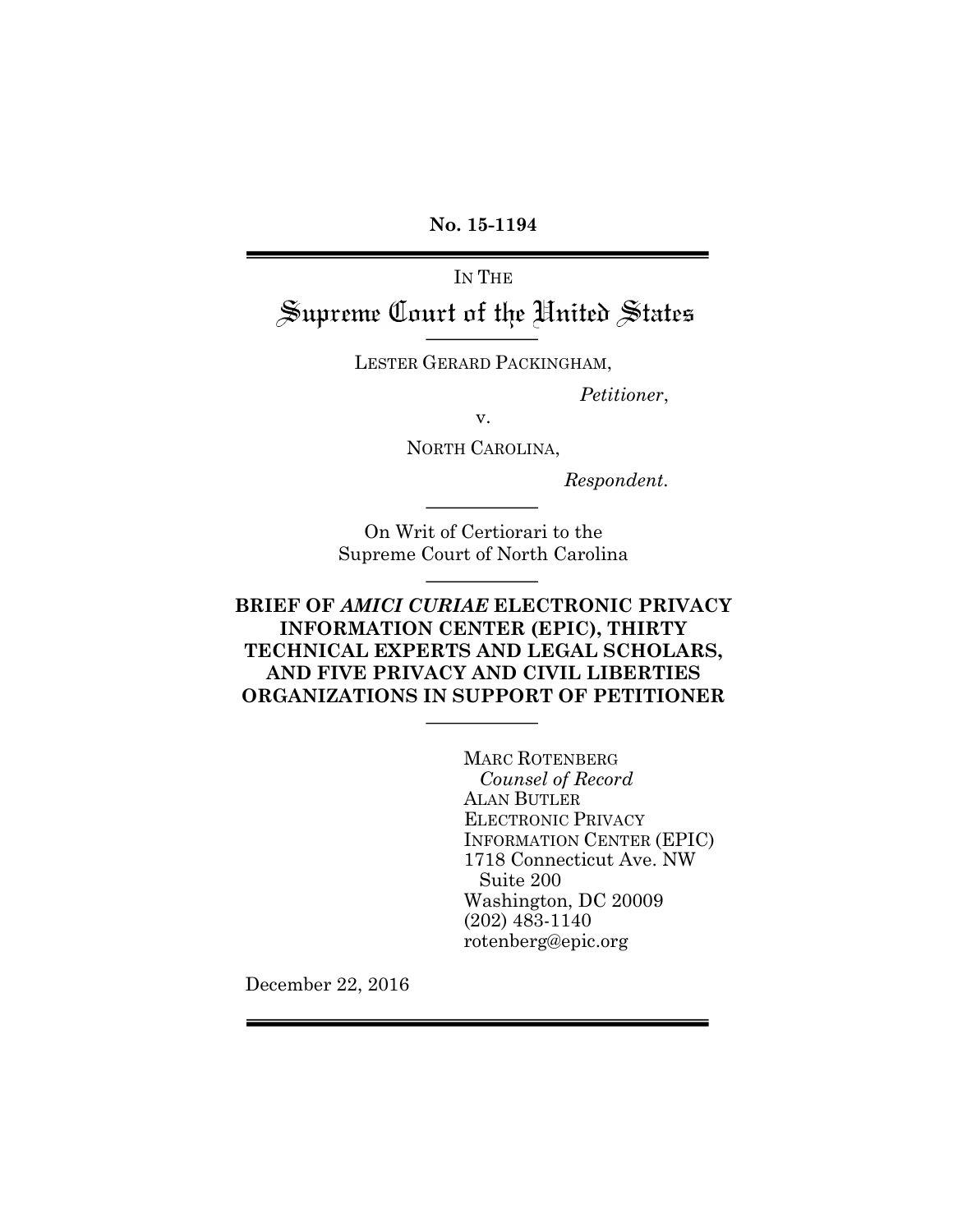# **TABLE OF CONTENTS**

| INTEREST OF THE AMICI CURIAE  1<br>Technical Experts and Legal Scholars 2<br>Privacy and Civil Liberties Organizations  4     |
|-------------------------------------------------------------------------------------------------------------------------------|
|                                                                                                                               |
| The First Amendment Protects the Right<br>$\mathbf{L}$<br>to Access Speech from the Privacy of a                              |
| A. The Freedom of Speech Includes the<br>Right to Pursue Information and Ideas                                                |
| B. Today's 'Private Library' Includes<br>Information and Ideas Accessed on a                                                  |
| Personal Electronic Device  13<br>C. North Carolina's Statute Hides a<br><b>Breathtaking Amount of Speech From</b>            |
| the View of Released Offenders 18<br>II. Laws That Rely on Dragnet Surveillance of<br>Online Speech Threaten Privacy and Free |
| A. Section 14.202.5, Which Asks Police to<br>Find Needles in Haystacks, Cannot be<br><b>Implemented Without Large-Scale</b>   |
| <b>B. Social Media Monitoring Chills Free</b><br>Expression and Invades the Privacy of                                        |
|                                                                                                                               |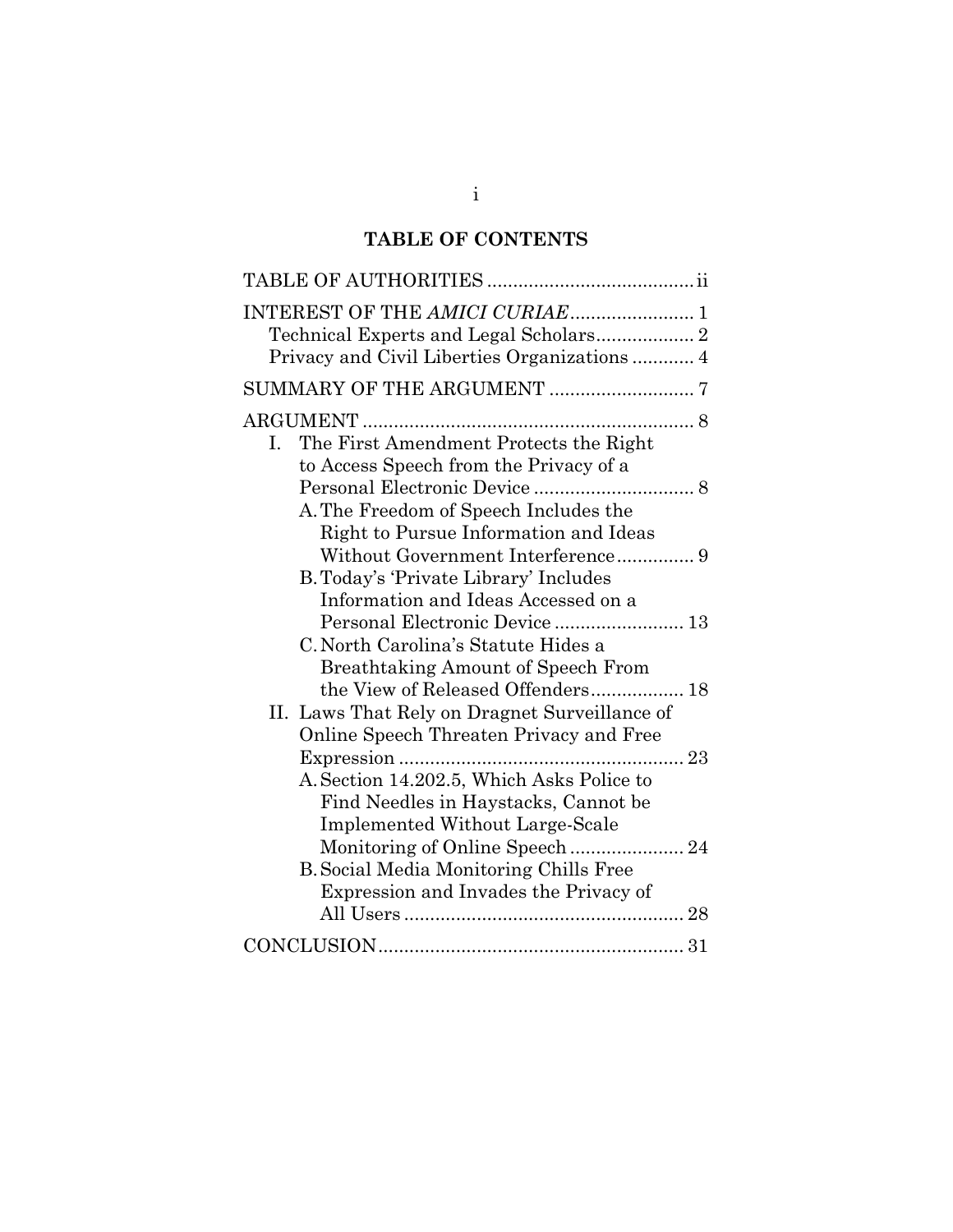# **TABLE OF AUTHORITIES**

# **CASES**

| Allentown Mack Sales & Serv., Inc. v. NLRB,                         |
|---------------------------------------------------------------------|
| Ashcroft v. ACLU,                                                   |
| Ashcroft v. Free Speech Coal.,                                      |
| Bd. of Educ., Island Trees Union Free Sch. Dist.<br>No. 26 v. Pico, |
| Brown v. Entm't Merchants Ass'n,                                    |
|                                                                     |
| Doe v. City of Albuquerque,                                         |
| First National Bank of Boston v. Bellotti,                          |
| Florida v. Jardines,<br>133 S. Ct. 1409 (2013)                      |
| Jacobson v. United States,                                          |
| Kleindienst v. Mandel,                                              |
| Lamont v. Postmaster General,<br>381 U.S. 301 (1965)                |
| Martin v. Struthers,                                                |
| NASA v. Nelson,                                                     |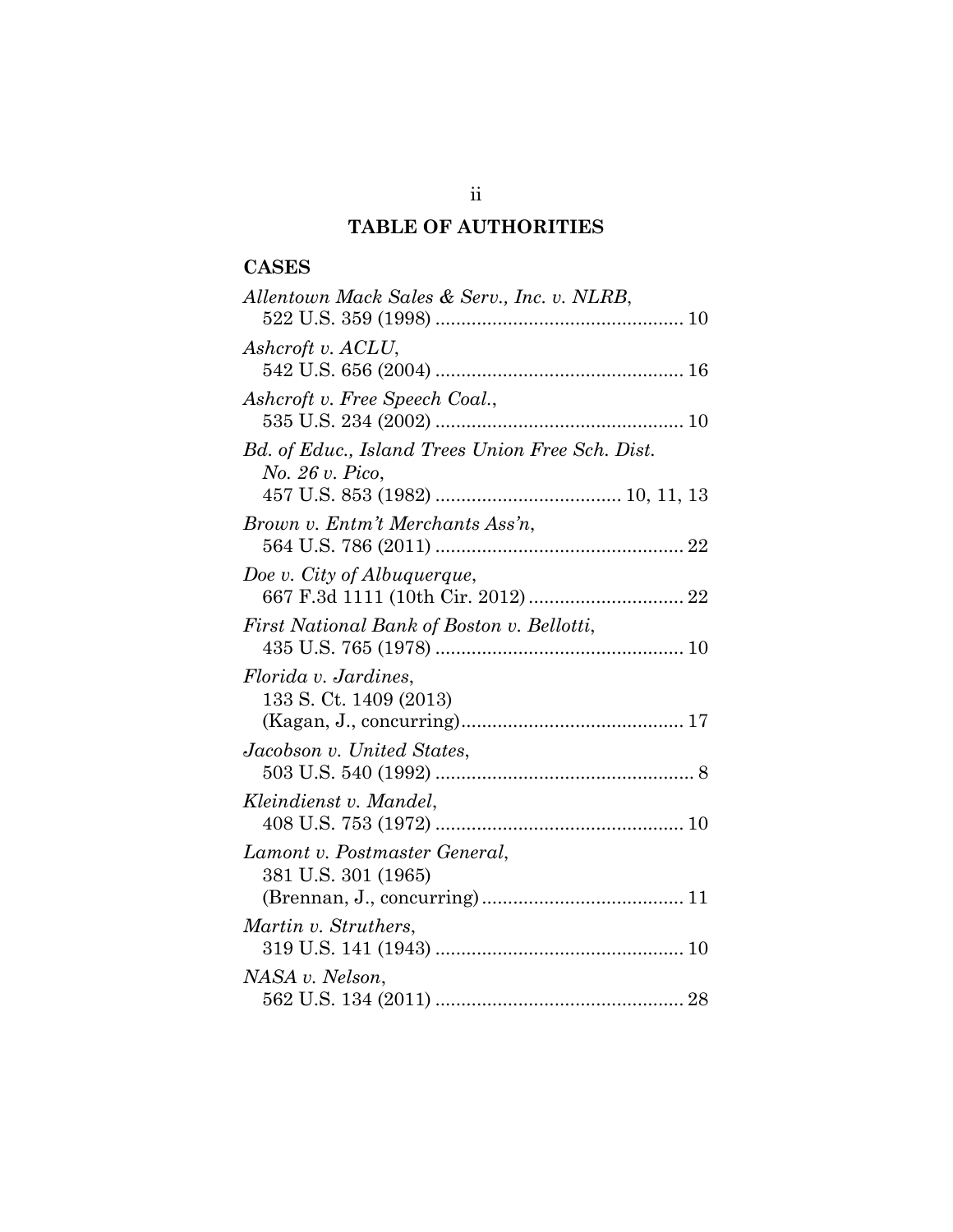| Olmstead v. United States,                  |
|---------------------------------------------|
| 277 U.S. 438 (1928)                         |
|                                             |
| Reno v. ACLU,                               |
|                                             |
| Riley v. California,                        |
|                                             |
| Sorrell v. IMS Health Inc.,                 |
|                                             |
| Stanley v. Georgia,                         |
|                                             |
| United States v. Di Re,                     |
|                                             |
| United States v. Jones,                     |
| 132 S. Ct. 945 (2012)                       |
|                                             |
| United States v. Playboy Entm't Grp., Inc., |
|                                             |
| United States v. Stevens,                   |
|                                             |
| Webster v. Reprod. Health Servs.,           |
|                                             |
| <b>STATUTES</b>                             |
|                                             |

# **OTHER AUTHORITIES**

| A. Michael Froomkin, <i>Pseudonyms by Another</i> |  |
|---------------------------------------------------|--|
| Name: Identity Management in a Time of            |  |
| Surveillance, in Privacy in the Modern Age        |  |
| (Marc Rotenberg, Julia Horwitz, & Jeramie         |  |
|                                                   |  |
|                                                   |  |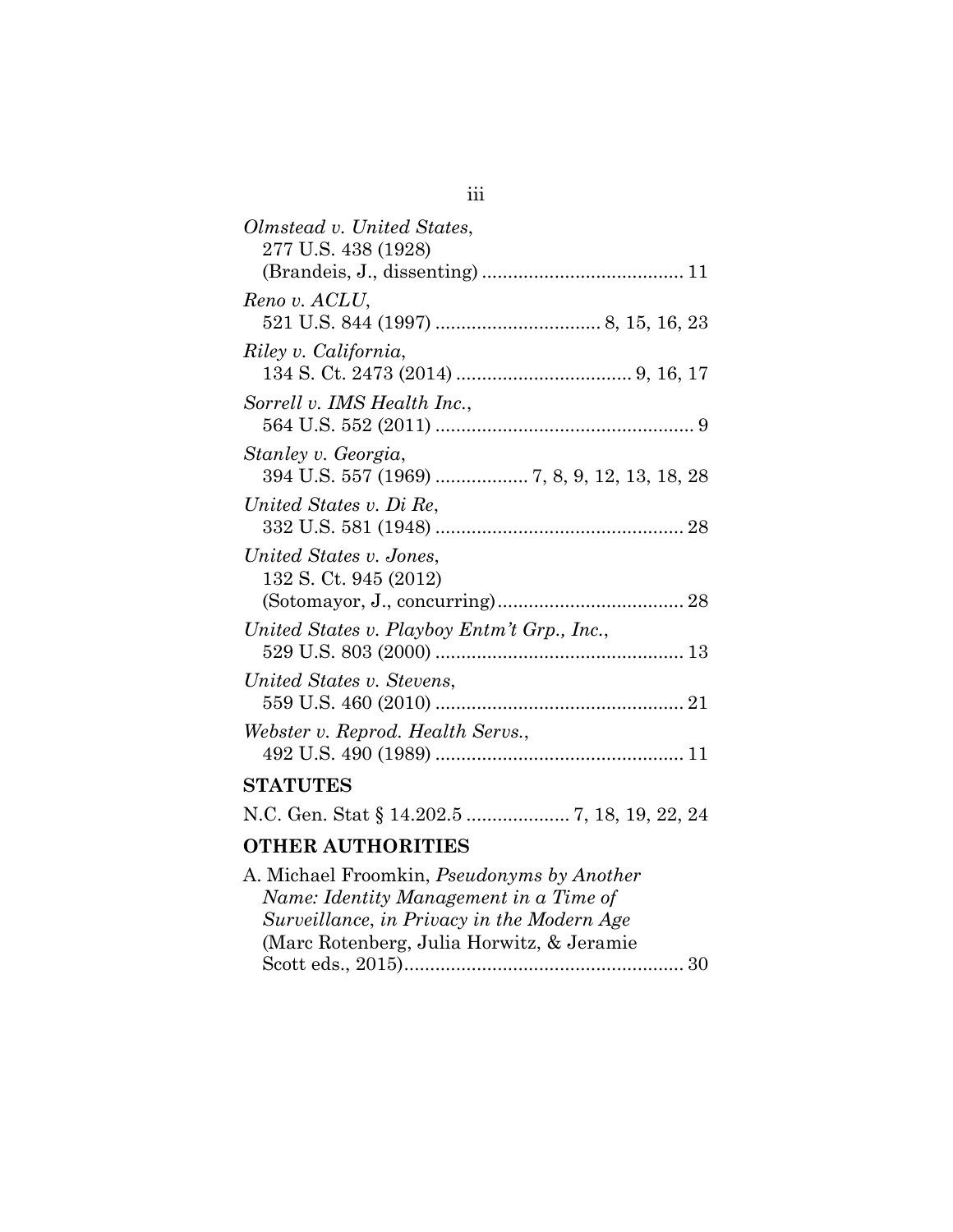| Andrew Perrin & Maeve Duggan, Americans'<br>Internet Access: 2000-2015, Pew Research                                                                                                                                                                                         |  |
|------------------------------------------------------------------------------------------------------------------------------------------------------------------------------------------------------------------------------------------------------------------------------|--|
| Anita L. Allen & Marc Rotenberg, Privacy Law                                                                                                                                                                                                                                 |  |
| CNN Service Agreement, CNN.com (Sept. 24,                                                                                                                                                                                                                                    |  |
| DHS Monitoring of Social Networking and<br>Media: Enhancing Intelligence Gathering and<br><b>Ensuring Privacy: Hearing Before the</b><br>Subcomm. on Counterterrorism & Intelligence<br>of the H. Comm. on Homeland Sec., 112th<br>Cong. 2 (2012) (statement of Rep. Patrick |  |
| Meehan, Chairman, Subcomm. on                                                                                                                                                                                                                                                |  |
| Edit Profile, The New York Times19                                                                                                                                                                                                                                           |  |
| EPIC v. Department of Homeland Security:                                                                                                                                                                                                                                     |  |
|                                                                                                                                                                                                                                                                              |  |
|                                                                                                                                                                                                                                                                              |  |
|                                                                                                                                                                                                                                                                              |  |
| Jan Ransom, Boston Police Set to Buy Social<br><i>Media Monitoring Software, Boston Globe</i>                                                                                                                                                                                |  |
| Jeffrey Rosen, The Deciders: Facebook, Google,<br>and the Future of Privacy and Free Speech, in<br>Constitution 3.0 (Jeffrey Rosen & Benjamin                                                                                                                                |  |
| Jerry Kang, Information Privacy in Cyberspace<br>Transactions, 50 Stan. L. Rev. 1193 (1998)  14                                                                                                                                                                              |  |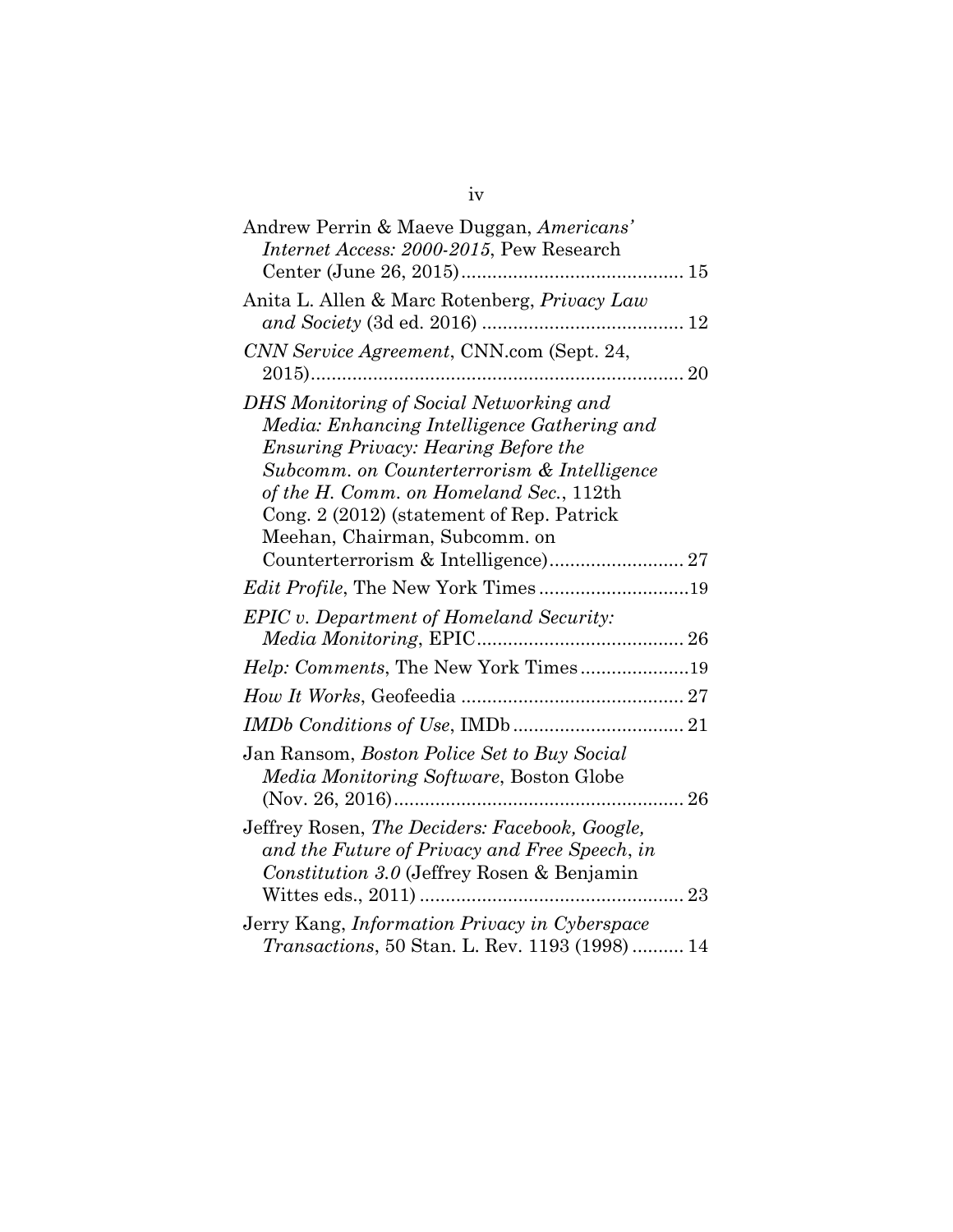| Fourth, 62 Hastings L.J. 357 (2010) 14                 |
|--------------------------------------------------------|
| 'Bombs', Boston Herald (Oct. 14, 2016) 26              |
| 11                                                     |
|                                                        |
|                                                        |
| <i>Reddit user agreement, Reddit (May 27, 2016) 21</i> |
|                                                        |

v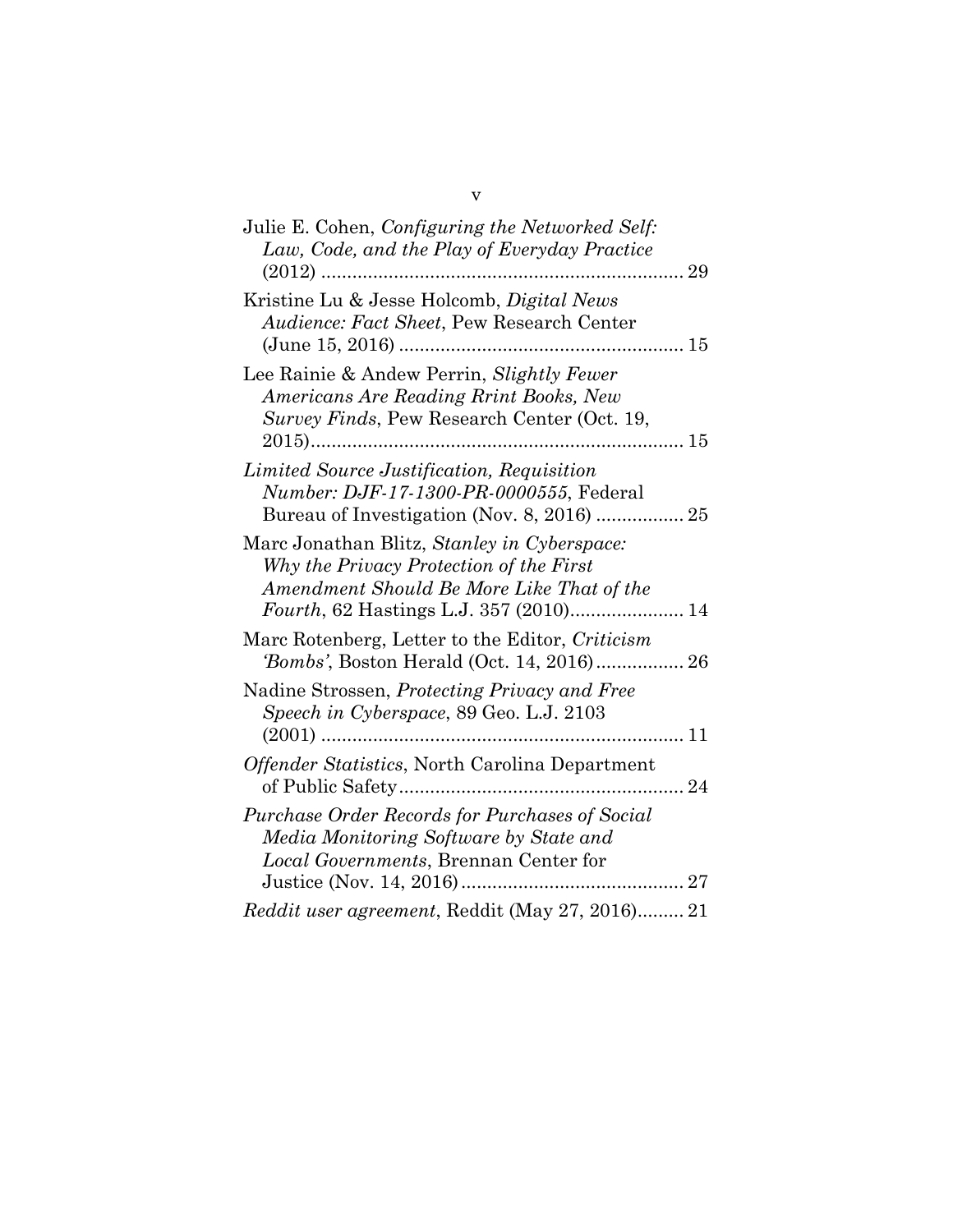| Report of the Chairman—Samuel Alito,                                                                                           |  |
|--------------------------------------------------------------------------------------------------------------------------------|--|
| Conference on the Boundaries of Privacy in                                                                                     |  |
| American Society, Woodrow Wilson Sch. of                                                                                       |  |
| Pub. & Int'l Affairs, Princeton Univ. (Jan. 4,                                                                                 |  |
| . 29                                                                                                                           |  |
| Scott Burns, Already 1 Billion Websites, and                                                                                   |  |
| Counting, Houston Chronicle (Sept. 9, 2014)  9                                                                                 |  |
| Shannon Greenwood, Andrew Perrin, & Maeve<br>Duggan, Social Media Update 2016, Pew                                             |  |
| Research Center (Nov. 11, 2016) 15                                                                                             |  |
| Terms of Service, LiveJournal (Dec. 12, 2010)  20                                                                              |  |
|                                                                                                                                |  |
| Terms of Service, NYTimes.com (Nov. 15, 2015) 20                                                                               |  |
| <i>Terms of Service</i> , Politico (July 11, 2016)  20                                                                         |  |
|                                                                                                                                |  |
|                                                                                                                                |  |
| <i>Terms of Service</i> , Washington Post (July 1,                                                                             |  |
| Terms of Service, YouTube (June 9, 2010) 21                                                                                    |  |
|                                                                                                                                |  |
|                                                                                                                                |  |
| The Library of Congress by the Numbers in<br>2015, Library of Congress (Feb. 1, 2016)  9                                       |  |
| Tim Cushing, Twitter Says Its API Can't Be<br>Used For Surveillance, But What Does It<br>Think The FBI's Going to Do With It?, |  |
|                                                                                                                                |  |
| Welcome to MyHeritage, MyHeritage 21                                                                                           |  |
| Zeninjor Enwemeka, Boston Police Plan To Buy                                                                                   |  |
| Social Media Monitoring Software Draws                                                                                         |  |

vi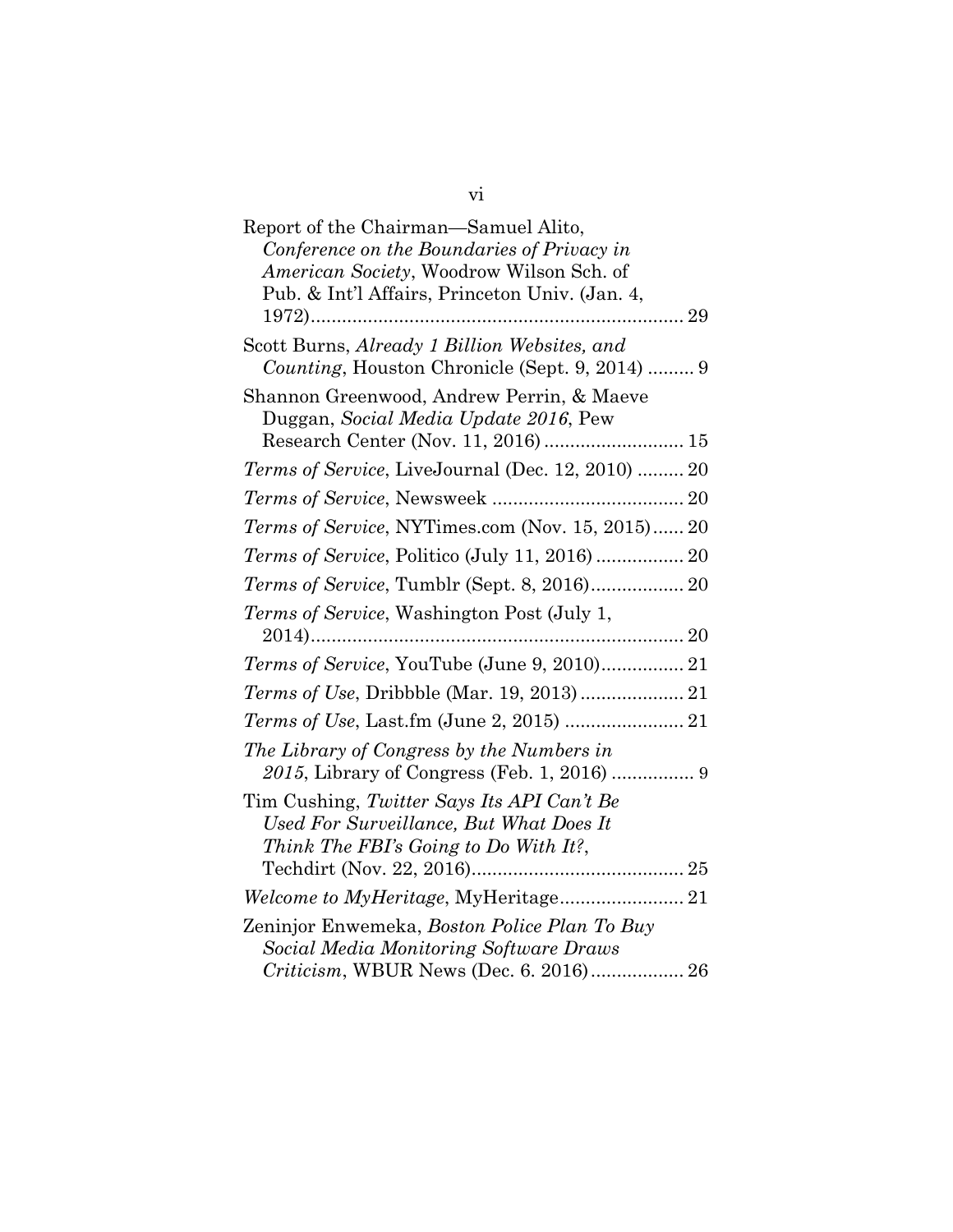#### **INTEREST OF THE** *AMICI CURIAE*

The Electronic Privacy Information Center (EPIC) is a public interest research center in Washington, D.C.1 EPIC was established in 1994 to focus public attention on emerging civil liberties issues and to protect privacy, the First Amendment, and other constitutional values.2

EPIC routinely participates as *amicus curiae* before this Court in cases concerning emerging privacy and civil liberties issues. *See, e.g.*, *amicus curiae* briefs of EPIC in *Utah v. Strieff*, 136 S. Ct. 2056 (2016) (arguing that evidence obtained via suspicionless identification should be suppressed); *Spokeo, Inc. v. Robins*, 136 S. Ct. 1540 (2016) (arguing that the violation of a consumer's privacy rights under federal law constitutes an injury-in-fact sufficient to confer Article III standing); *City of Los Angeles v. Patel*, 135 S. Ct. 2443 (2015) (arguing that hotel guest registries should not be made available for inspection absent judicial review); *Riley v. California*, 134 S. Ct. 2473 (2014) (arguing that the of search a cell phone incident to arrest requires a warrant); *United States v. Jones*, 132 S. Ct. 945 (2012) (arguing that a warrant is required for the use of GPS tracking techniques); *Sorrell v. IMS Health* 

 <sup>1</sup> Both parties consent to the filing of this brief. In accordance with Rule 37.6, the undersigned states that no monetary contributions were made for the preparation or submission of this brief, and this brief was not authored, in whole or in part, by counsel for a party.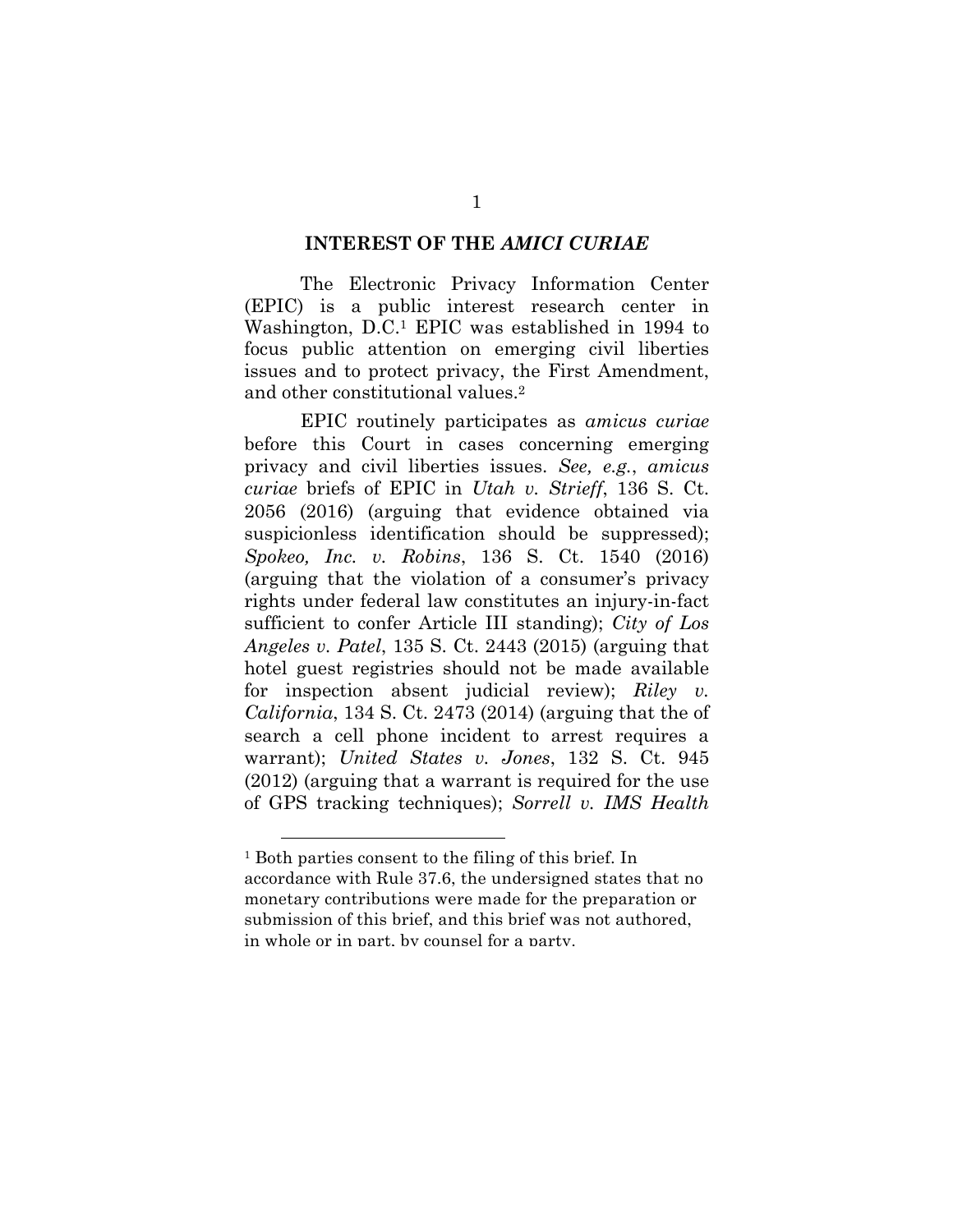*Inc.*, 564 U.S. 52 (2011) (arguing that the privacy interest in medical records justifies regulating datamining of prescription records); *Tolentino v. New York*, 562 U.S. 1043, (2010) (arguing that evidence obtained from defendant's identity should be suppressed when discovered as a result of an unlawful stop), *dismissed as improvidently granted*, 563 U.S. 123 (2011); *Doe v. Reed*, 561 U.S. 186 (2010) (arguing that state law should not force the disclosure of petition signatories); *Herring v. United States*, 555 U.S. 135 (2009) (arguing for the suppression of evidence obtained as the result of an error in a criminal justice database); *Hiibel v. Sixth Judicial Dist. Ct. of Nevada*, *Humboldt Cty.,* 542 U.S. 177 (2004) (arguing that identification may not be compelled absent probable cause to arrest); *Watchtower Bible & Tract Soc'y of N.Y., Inc. v. Stratton, Ohio*, 536 U.S. 150 (2002) (arguing that door-to-door petitioners should not have to obtain a permit and identify themselves).

#### **Technical Experts and Legal Scholars**

- Ann M. Bartow, Professor, Pace Law School
- Colin J. Bennett, Professor, University of Victoria
- Christine L. Borgman, Professor & Presidential Chair in Information Studies, UCLA
- David Chaum, Chaum, LLC
- Danielle Keats Citron, Morton & Sophia Macht Professor of Law, University of Maryland School of Law
- Julie Cohen, Professor, Director of the Center on Privacy and Technology, Georgetown University Law Center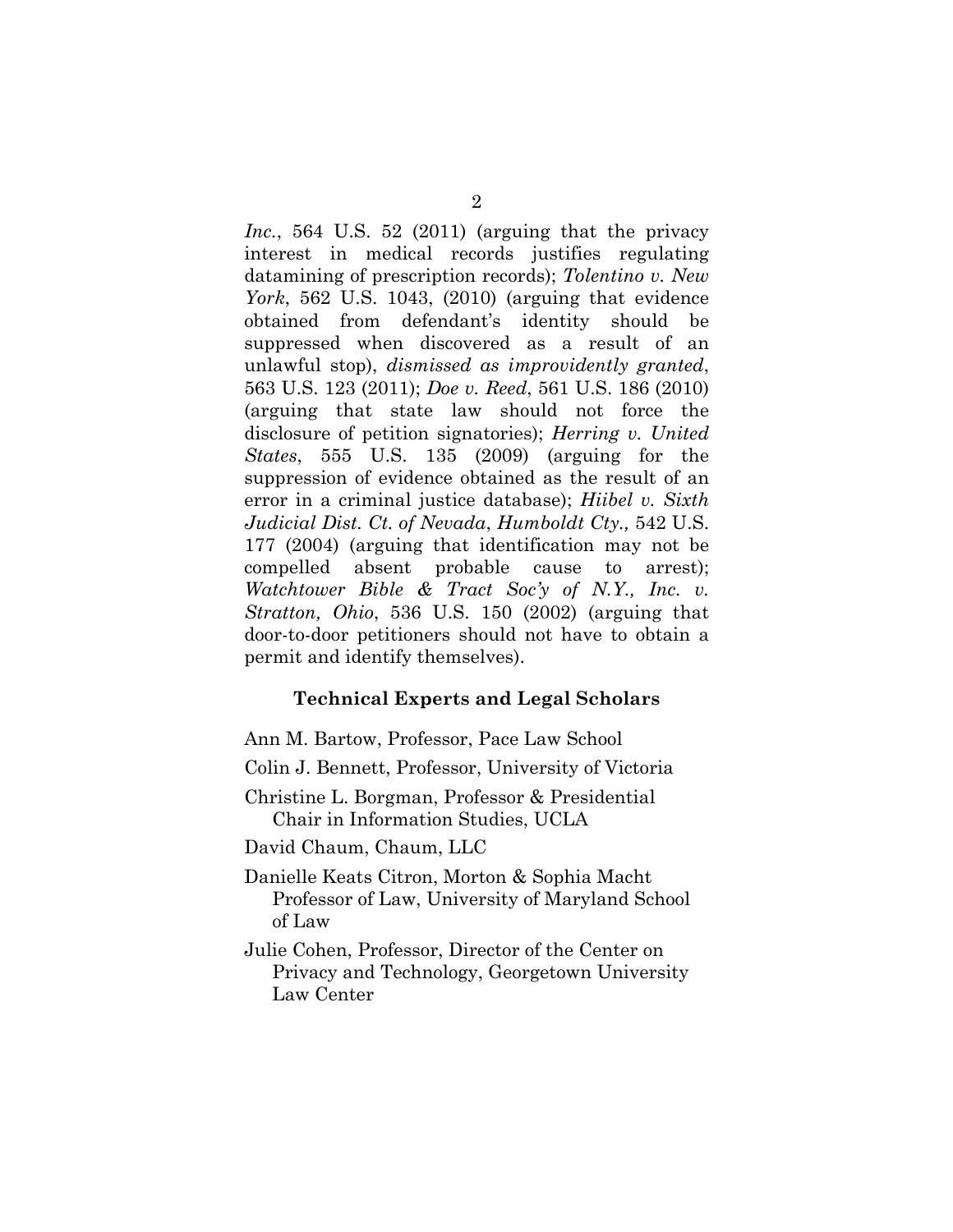| Dr. Whitfield Diffie, Consulting Scholar, Stanford<br>Center for International Security and Cooperation                                                          |
|------------------------------------------------------------------------------------------------------------------------------------------------------------------|
| Laura Donohue, Professor, Director of the Center for<br>National Security and the Law & Center on<br>Privacy and Technology, Georgetown University<br>Law Center |
| Addison Fischer, Founder and Chairman, Fischer<br>International Corp.                                                                                            |
| Hon. David Flaherty, former Information and Privacy<br>Commissioner for British Columbia                                                                         |
| Deborah Hurley, Harvard University and Brown<br>University                                                                                                       |
| Ian Kerr, Canada Research Chair in Ethics, Law &<br>Technology, University of Ottawa Faculty of Law                                                              |
| Harry R. Lewis, Gordon McKay Professor of<br>Computer Science, Harvard University                                                                                |
| Gary T. Marx, Professor Emeritus of Sociology, MIT                                                                                                               |
| Mary Minow, Library Law Consultant                                                                                                                               |
| Eben Moglen, Professor of Law, Columbia Law<br>School; Founding Director, Software Freedom Law<br>Center                                                         |
| Dr. Pablo Garcia Molina, Adjunct Professor,<br>Georgetown University                                                                                             |
| Dr. Peter G. Neumann, Computer Science<br>Laboratory, SRI International                                                                                          |
| Dr. Deborah Peel, M.D., Founder and Chair, Patient<br>Privacy Rights                                                                                             |
| Stephanie Perrin, President, Digital Discretion, Inc.                                                                                                            |
| Chip Pitts, Lecturer in Law, Stanford Law School                                                                                                                 |
| Ronald L. Rivest, Professor of Electrical Engineering                                                                                                            |

and Computer Science, MIT

3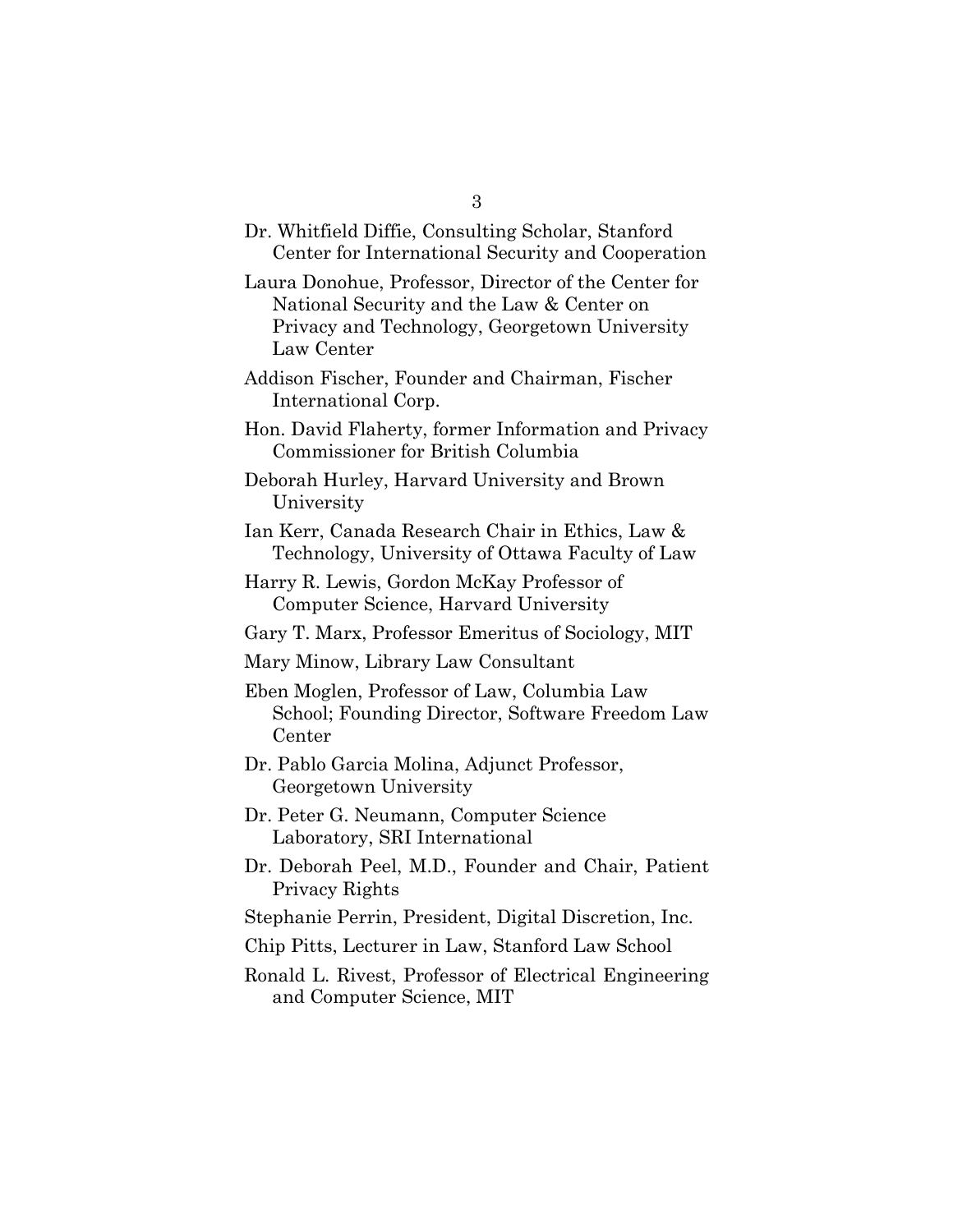- Bruce Schneier, Security Technologist; Author, *Data and Goliath* (2015)
- Dr. Barbara Simons, IBM Research (retired)
- Robert Ellis Smith, Publisher, Privacy Journal
- Nadine Strossen, John Marshall Harlan II Professor of Law, New York Law School; Former President, American Civil Liberties Union
- Sherry Turkle, Abby Rockefeller Mauzé Professor of the Social Studies of Science and Technology, MIT
- Edward G. Viltz, President and Chairman, Internet Collaboration Coalition
- Christopher Wolf, Board Chair, Future of Privacy Forum
- Shoshana Zuboff, Charles Edward Wilson Professor of Business Administration, Retired

(Affiliations are for identification only)

#### **Privacy and Civil Liberties Organizations**

#### Bill of Rights Defense Committee/Defending Dissent Foundation

The Bill of Rights Defense Committee/Defending Dissent Foundation is a national non-profit education and advocacy organization dedicated to fulfilling the promise of the Bill of Rights for everyone. We place a special emphasis on protecting the right to engage in political expression, as we were founded in 1960 by activists opposed to the activities of the House Un-American Activities Committee. As such, we are involved in defending the rights of individuals to read and receive materials on the internet freely and

4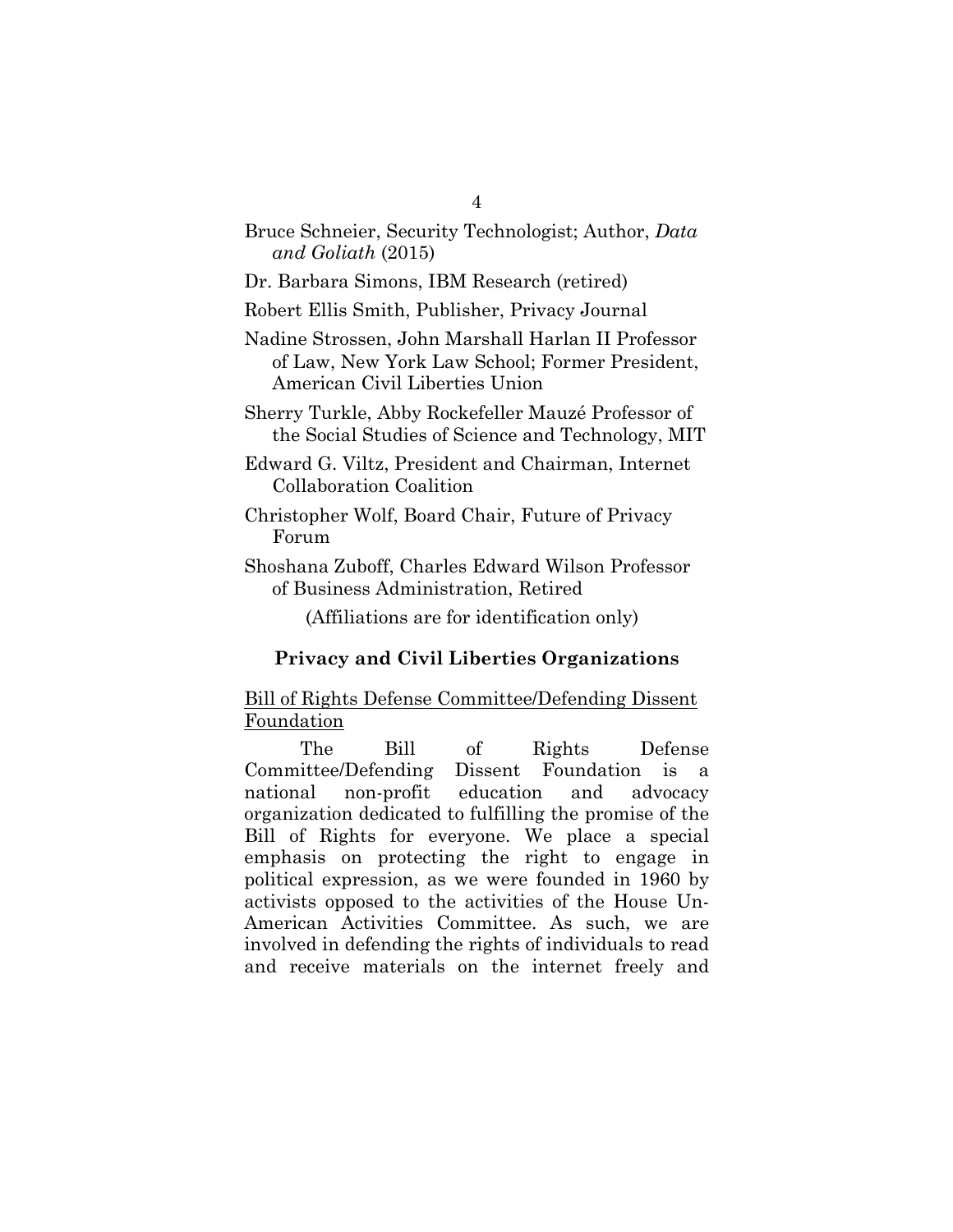curtailing the powers of the government to surveil social media and other online activity.

#### Center for Constitutional Rights

The Center for Constitutional Rights (CCR) is a national not-for-profit legal, educational, and advocacy organization dedicated to advancing and protecting the rights guaranteed by the United States Constitution and international human rights law. Founded in 1966 by attorneys who represented civil rights movements and activists in the South, CCR has protected the rights of marginalized groups for fifty years and has litigated historic First Amendment cases including *Dombrowski v. Pfister*, 380 U.S. 479 (1965), *Texas v. Johnson*, 491 U.S. 397 (1989), *United States v. Eichman*, 496 U.S. 310 (1990), and *Holder v. Humanitarian Law Project*, 561 U.S. 1 (2010). As such, CCR has an interest in ensuring that the government does not impose arbitrary restrictions on speech, particularly when such restrictions are based on disfavored status.

#### Consumer Action

Through multilingual financial education materials, community outreach, and issue-focused advocacy, Consumer Action empowers underrepresented consumers nationwide to assert their rights in the marketplace and financially prosper.

#### Freedom to Read Foundation

The Freedom to Read Foundation (FTRF) is an organization established by the American Library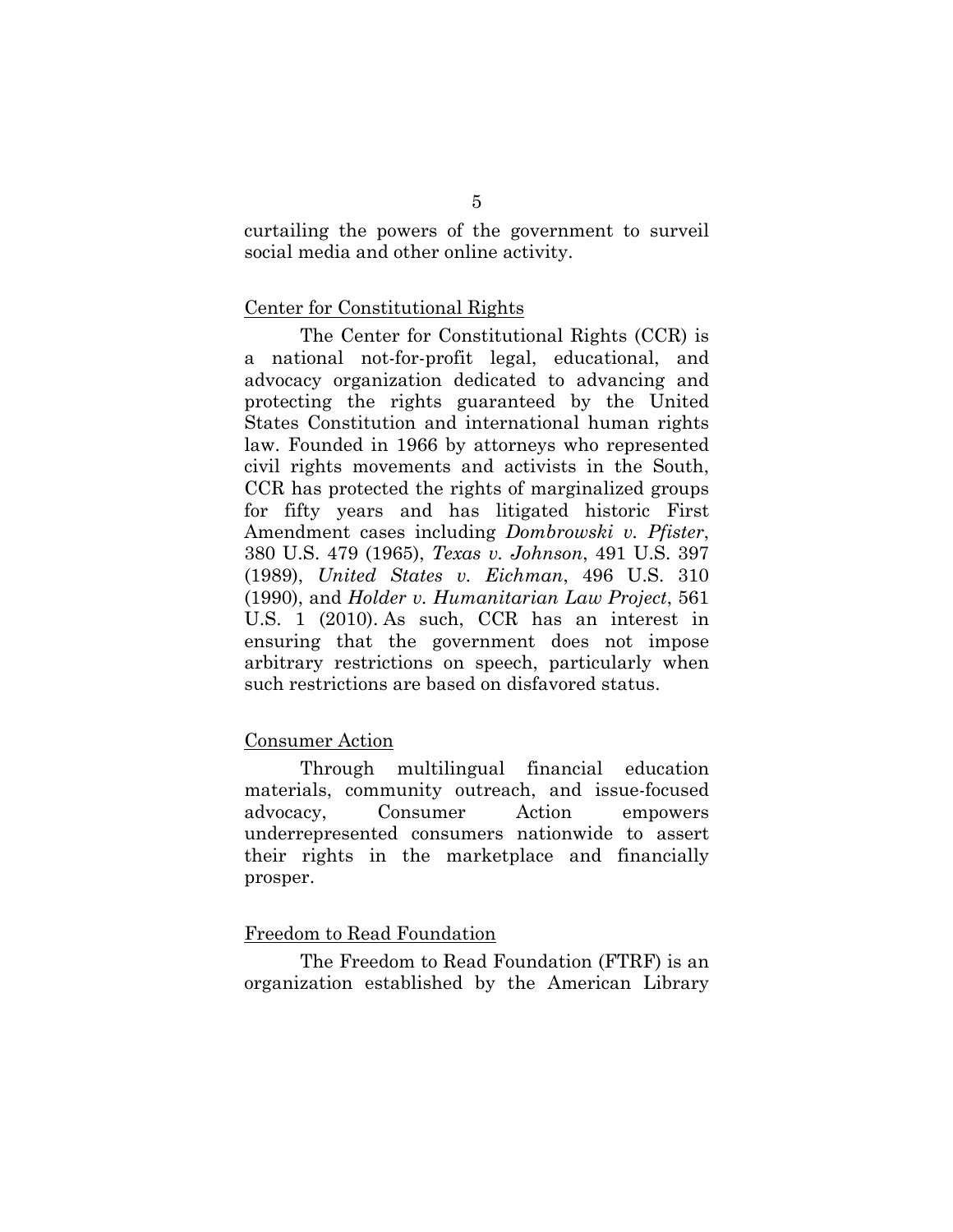Association to promote and defend First Amendment rights, foster libraries as institutions that fulfill the promise of the First Amendment, support the right of libraries to include in their collections and make available to the public any work they may legally acquire, and establish legal precedent for the freedom to read of all citizens.

#### National Center for Transgender Equality

The National Center for Transgender Equality (NCTE) is a national social justice organization founded in 2003 and devoted to advancing justice, opportunity and well-being for transgender people through education and advocacy on national issues.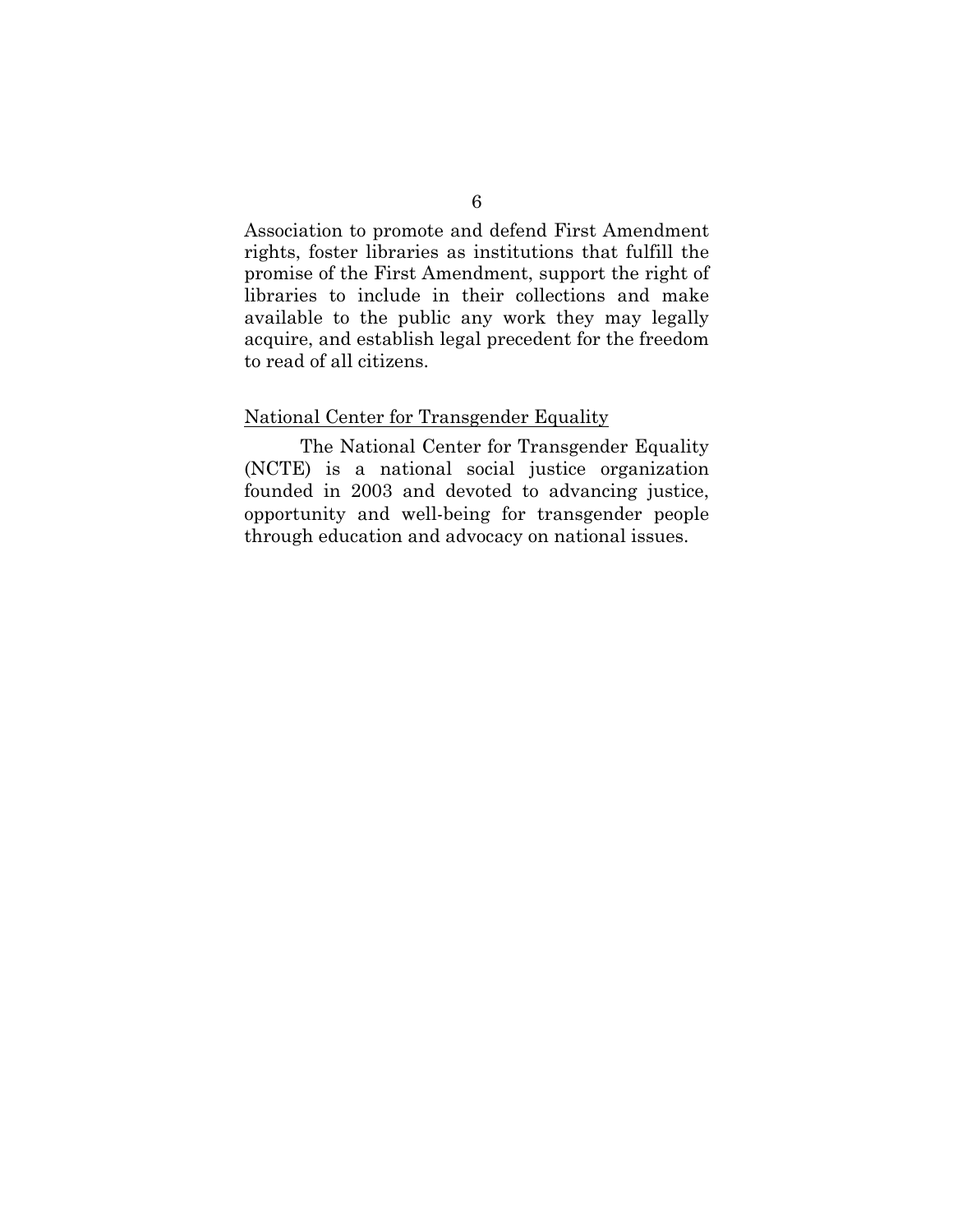#### **SUMMARY OF THE ARGUMENT**

The First Amendment protects not only the right to speak freely, but also the right to receive information and ideas. As this Court has explained, "If the First Amendment means anything, it means that a State has no business telling a man, sitting alone in his own house, what books he may read or what films he may watch." *Stanley v. Georgia*, 394 U.S. 557, 565 (1969). By dramatically limiting the range of news and social media websites that released sex offenders can access—sweeping far beyond any direct communication with minors—N.C. Gen. Stat § 14.202.5 runs roughshod over the freedom to access protected speech. The same First Amendment that protects the right to possess even legally obscene content in the home does not permit the state to prohibit access to some of the most widely used channels for protected speech. To hold otherwise would be in direct conflict with "the right to be let alone—the most comprehensive of rights and the right most valued by civilized man." *Stanley*, 394 U.S. at 564 (citing *Olmstead v. United States*, 277 U.S. 438, 478 (1928) (Brandeis, J., dissenting)).

Nor is that the full extent of harms worked by section 14.202.5. For every website that released offenders are forbidden to visit, the statute creates a parallel incentive for the state to surveil. That is exactly how the instant case began: with police monitoring of a social media network. A statute that relies on dragnet surveillance of protected speech available to hundreds of millions internet users poses a grave threat to the privacy and free expression of all Internet users—not merely the offenders that the statute targets.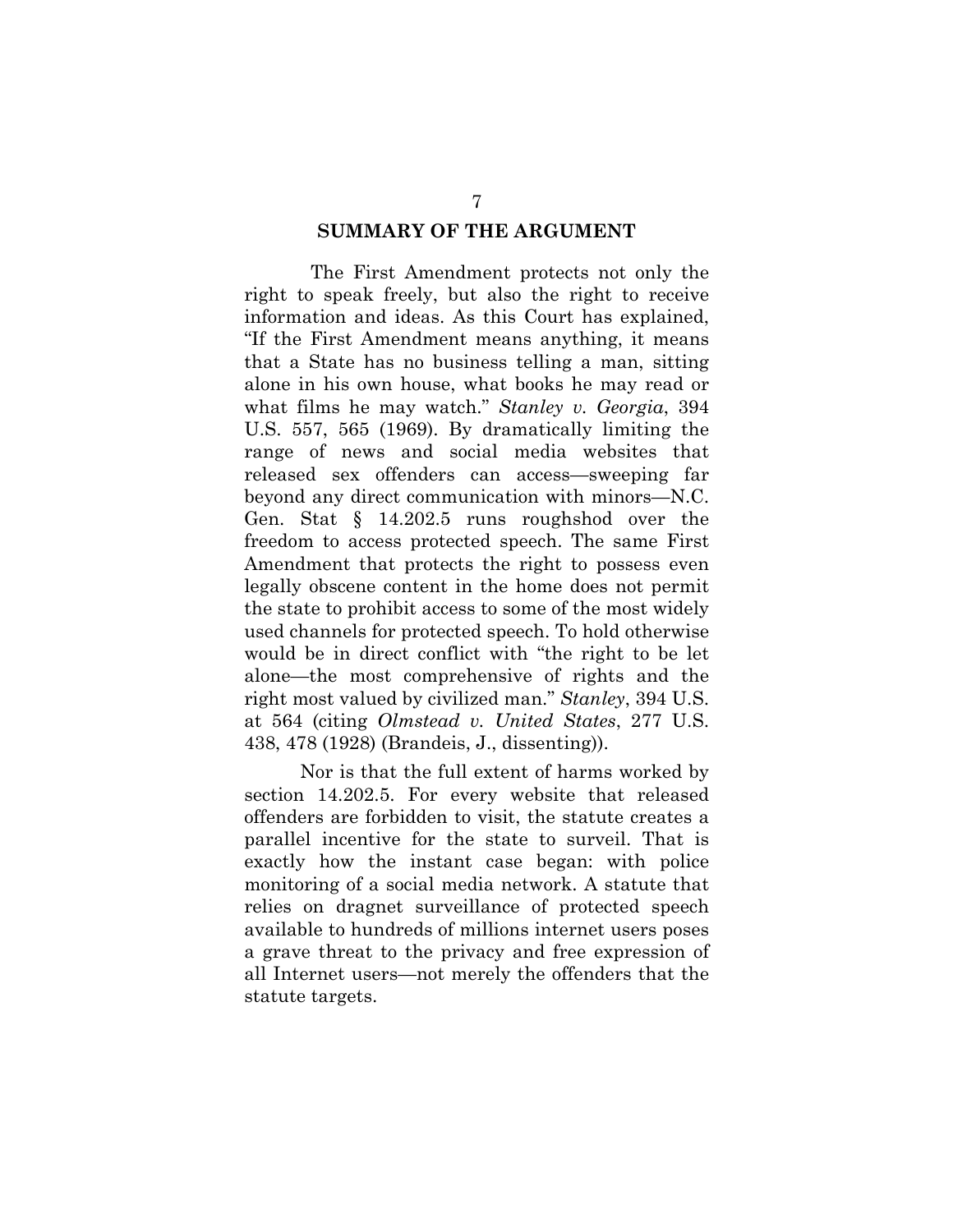"Our whole constitutional heritage rebels at the thought of giving government the power to control men's minds." *Stanley*, 394 U.S. at 564. Yet that is precisely the effect this law promises to have.

#### **ARGUMENT**

#### **I. The First Amendment Protects the Right to Access Speech from the Privacy of a Personal Electronic Device**

Section 14.202.5 works a constitutional violation of staggering dimensions. The statute crudely sorts the "vast democratic forums of the Internet," *Reno v. ACLU*, 521 U.S. 844, 868 (1997), into two buckets: websites that are acceptable reading material for released offenders, and those that are not. If a website happens to allow users under 18 to register online, it is subject to the censor's pen, and no released offender may access *any* part of that website without fear of prosecution. This site-wide ban admits no exception, walling off news, debate, sports, scholarship, art, and every other shred of speech published under the same domain name.

Such an audacious restraint on the "right to receive information and ideas" cannot be squared with the First Amendment. *Stanley*, 394 U.S. at 564. A person's private reading preferences are entirely "his own and beyond the reach of government." *Jacobson v. United States*, 503 U.S. 540, 552 (1992). So robust is the freedom "to satisfy [one's] intellectual and emotional needs" in private that it extends even to speech which is unprotected in other settings. *Stanley*, 394 U.S. at 565.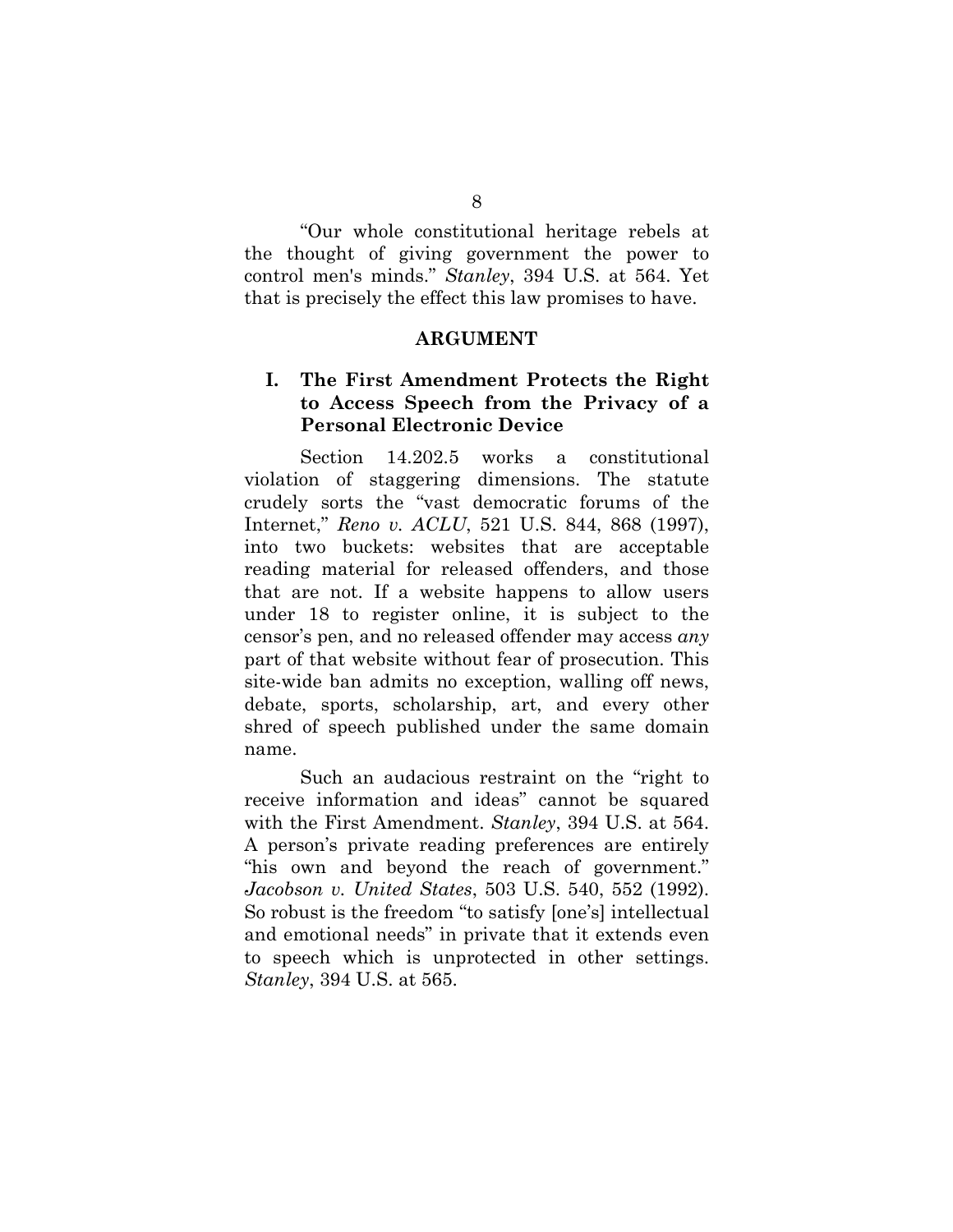North Carolina's statute flouts this right and impermissibly "dictate[s] to the mature adult what books he may have in his own private library." *Stanley*, 394 U.S. at 562 n.7 (quoting *State v. Mapp*, 166 N.E.2d 387, 393 (1960)). Indeed, the law reaches further than a conventional book ban ever could, tightening access to many of the billion-plus websites that populate the Internet and span the province of human knowledge. Scott Burns, *Already 1 Billion Websites, and Counting*, Houston Chronicle (Sept. 9, 2014).3 Yet the state can no more criminalize what an individual chooses to read on a personal electronic device than it can restrict the contents of a home library: the privacy of both is sacrosanct. *Riley v. California*, 134 S. Ct. 2473, 2491 (2014) ("The possibility that a search might extend well beyond the papers and effects in the physical proximity of an arrestee is yet another reason that the privacy interests here dwarf those in *Robinson*.").

## *A. The Freedom of Speech Includes the Right to Pursue Information and Ideas Without Government Interference*

Time and again, this Court has emphasized "that the Constitution protects the right to receive information and ideas." *Stanley*, 394 U.S. at 564; *Sorrell v. IMS Health Inc.*, 564 U.S. 552, 568 (2011) (invalidating "a restriction on access to information

 <sup>3</sup> http://www.chron.com/business/burns/article/Already-1 billion-websites-and-counting-5744910.php. By contrast, the Library of Congress contains only 162 million physical works. *The Library of Congress by the Numbers in 2015*, Library of Congress (Feb. 1, 2016), https://www.loc.gov /item/prn-16-023/.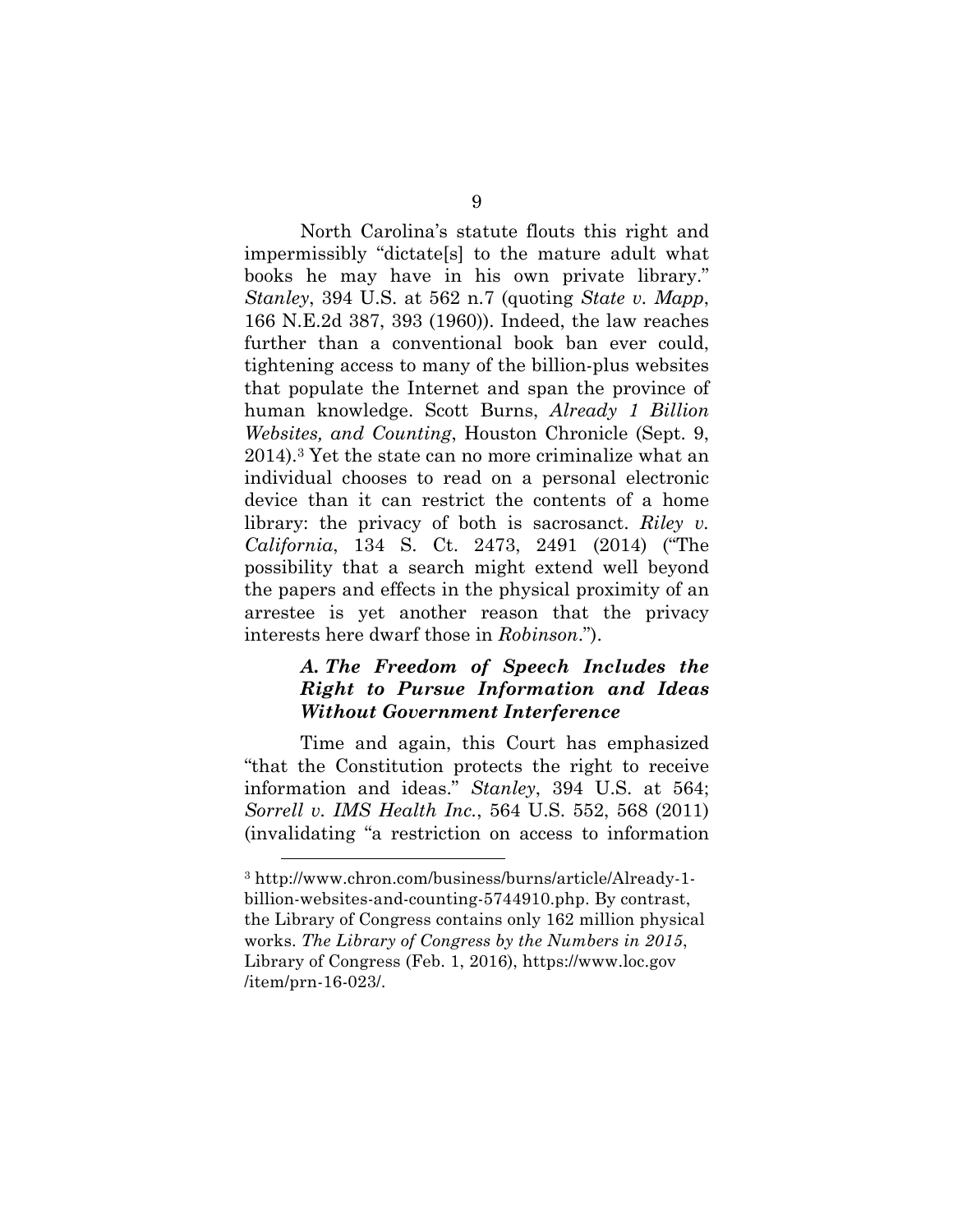in private hands" as a violation of the First Amendment); *Allentown Mack Sales & Serv., Inc. v. NLRB*, 522 U.S. 359, 386–87 (1998) ("Our decisions have concluded that First Amendment protection extends equally to the right to receive information . . . ."); *Bd. of Educ., Island Trees Union Free Sch. Dist. No. 26 v. Pico*, 457 U.S. 853, 867 (1982) (quoting *Stanley*, 394 U.S. at 564) ("[W]e have held that in a variety of contexts 'the Constitution protects the right to receive information and ideas.'"); *First National Bank of Boston v. Bellotti*, 435 U.S. 765, 783 (1978) (noting that the First Amendment protects "public access to discussion, debate, and the dissemination of information and ideas"); *Kleindienst v. Mandel*, 408 U.S. 753, 762 (1972) ("It is now well established that the Constitution protects the right to receive information and ideas."); *Martin v. Struthers*, 319 U.S. 141, 143 (1943) ("[The First Amendment] embraces the right to distribute literature and necessarily protects the right to receive it." (citation omitted)). "First Amendment freedoms are most in danger when the government seeks to control thought or to justify its laws for that impermissible end. The right to think is the beginning of freedom, and speech must be protected from the government because speech is the beginning of thought." *Ashcroft v. Free Speech Coal.*, 535 U.S. 234, 253 (2002).

The right to access information "is an inherent corollary of the rights of free speech and press" in two respects. *Pico*, 457 U.S. at 867. First, "the right to receive ideas follows ineluctably from the sender's First Amendment right to send them," *id.*, for "[i]t would be a barren marketplace of ideas that had only sellers and no buyers." *Lamont v. Postmaster General*, 381 U.S. 301, 308 (1965) (Brennan, J.,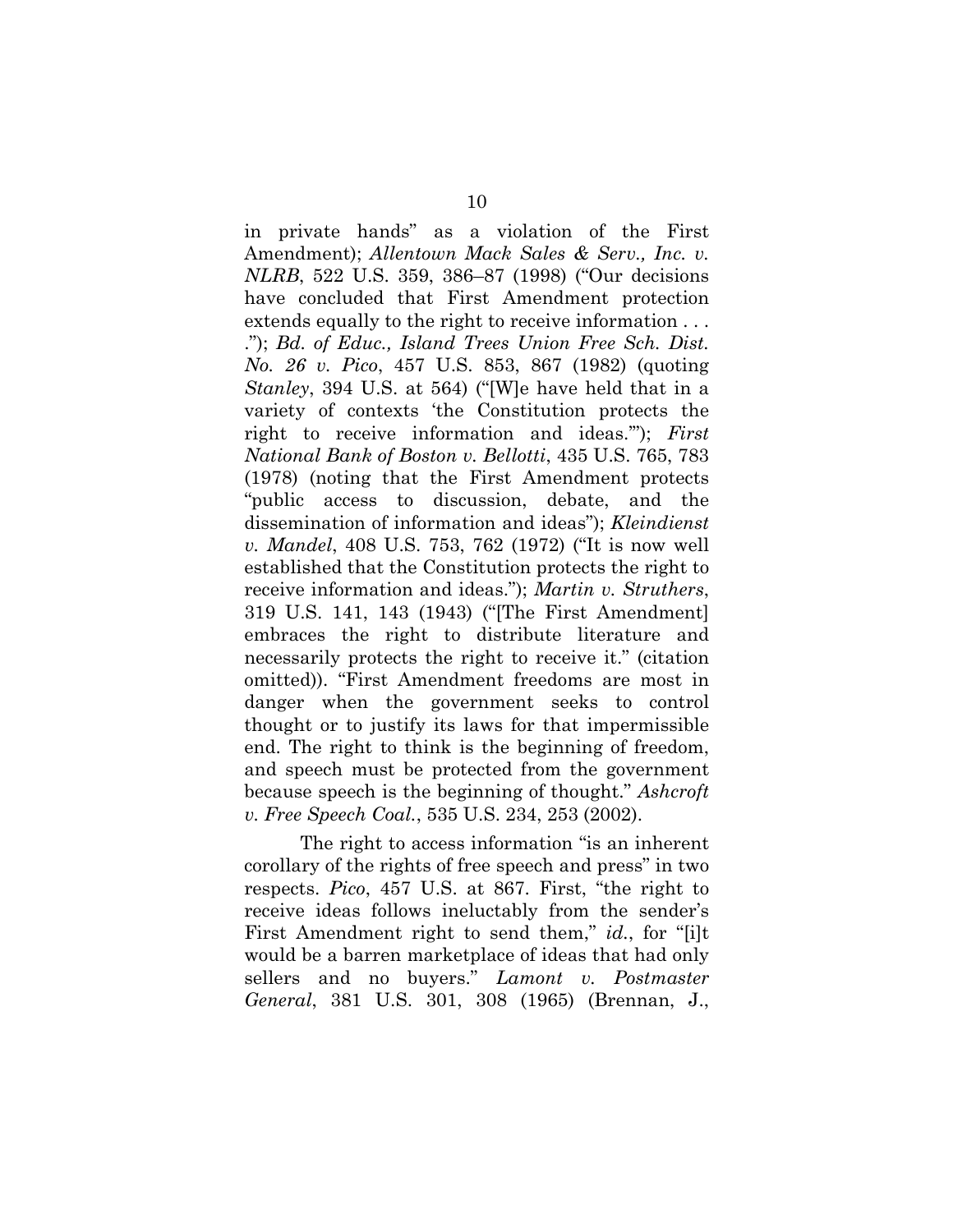concurring). Second, and "[m]ore importantly, the right to receive ideas is a necessary predicate to the *recipient*'s meaningful exercise of his own rights of speech, press, and political freedom." *Pico*, 457 U.S. at 867 (emphasis in original).

That right is all the more essential in the most intimate and familiar spaces of a person's life—those "private sphere[s]" which "the Constitution reserves from the intrusive reach of government." *Webster v. Reprod. Health Servs.*, 492 U.S. 490, 548 (1989). Writing almost a century ago, Justice Louis Brandeis reflected on the inseparable constitutional relationship between privacy and the right to pursue information and ideas:

> The makers of our Constitution undertook to secure conditions favorable to the pursuit of happiness. They recognized the significance of man's spiritual nature, of his feelings and of his intellect. They knew that only a part of the pain, pleasure and satisfactions of life are to be found in material things. They sought to protect Americans in their beliefs, their thoughts, their emotions and their sensations. They conferred, as against the government, the right to be let alone—the most comprehensive of rights and the right most valued by civilized man.

*Olmstead*, 277 U.S. at 478 (Brandeis, J., dissenting), *overruled in part by Katz v. United States*, 389 U.S. 347 (1967); *see also* Nadine Strossen, *Protecting Privacy and Free Speech in Cyberspace*, 89 Geo. L.J. 2103, 2105 (2001) ("[P]rominent champions of free speech rights have viewed privacy as the ultimate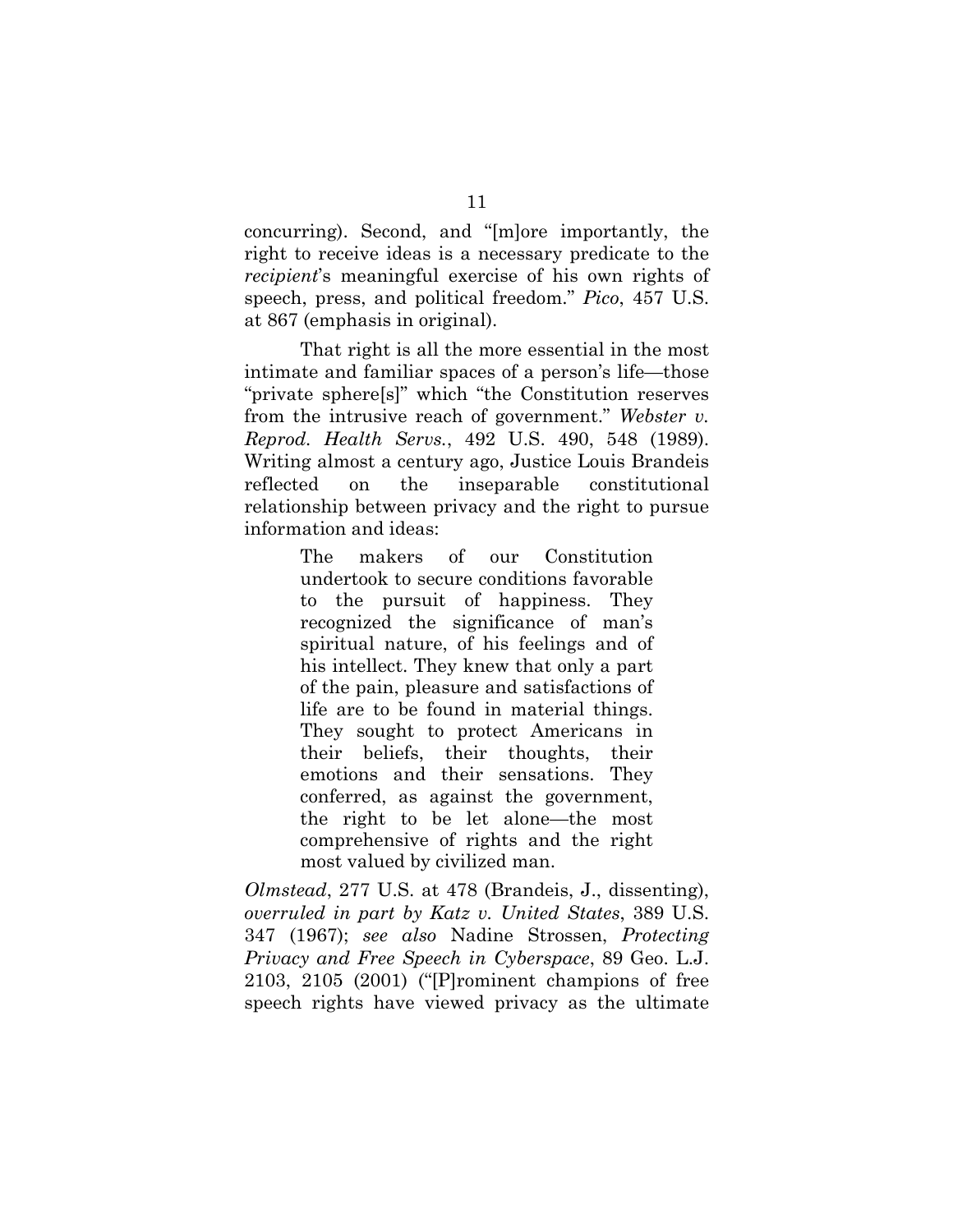bedrock of all our civil liberties, including our First Amendment rights."); Anita L. Allen & Marc Rotenberg, *Privacy Law and Society* 363 (3d ed. 2016) ("The First Amendment protects the mind's encounters with the sacred and the profane.").

In *Stanley*, this Court made clear that the right to "read or observe" materials in "the privacy of [one's] own home" is particularly far-reaching. *Stanley*, 394 U.S. at 564–65. Faced with a Georgia law that made "mere private possession of obscene matter" a crime, the Court deemed the premise of the statute "wholly inconsistent with the philosophy of the First Amendment." *Id.* at 565. The Court wrote:

> Whatever may be the justifications for other statutes regulating obscenity, we do not think they reach into the privacy of one's own home. If the First Amendment means anything, it means that a State has no business telling a man, sitting alone in his own house, what books he may read or what films he may watch. Our whole constitutional heritage rebels at the thought of giving government the power to control men's minds.

*Id.* The Court further explained that "the right to access information in private is so fundamental to our scheme of individual liberty, its restriction may not be justified by the need to ease the administration of otherwise valid criminal laws." *Id.* at 568. In other words: the right to receive ideas in private settings extends even farther than the ordinary sweep of the First Amendment, giving individuals the freedom to absorb speech that could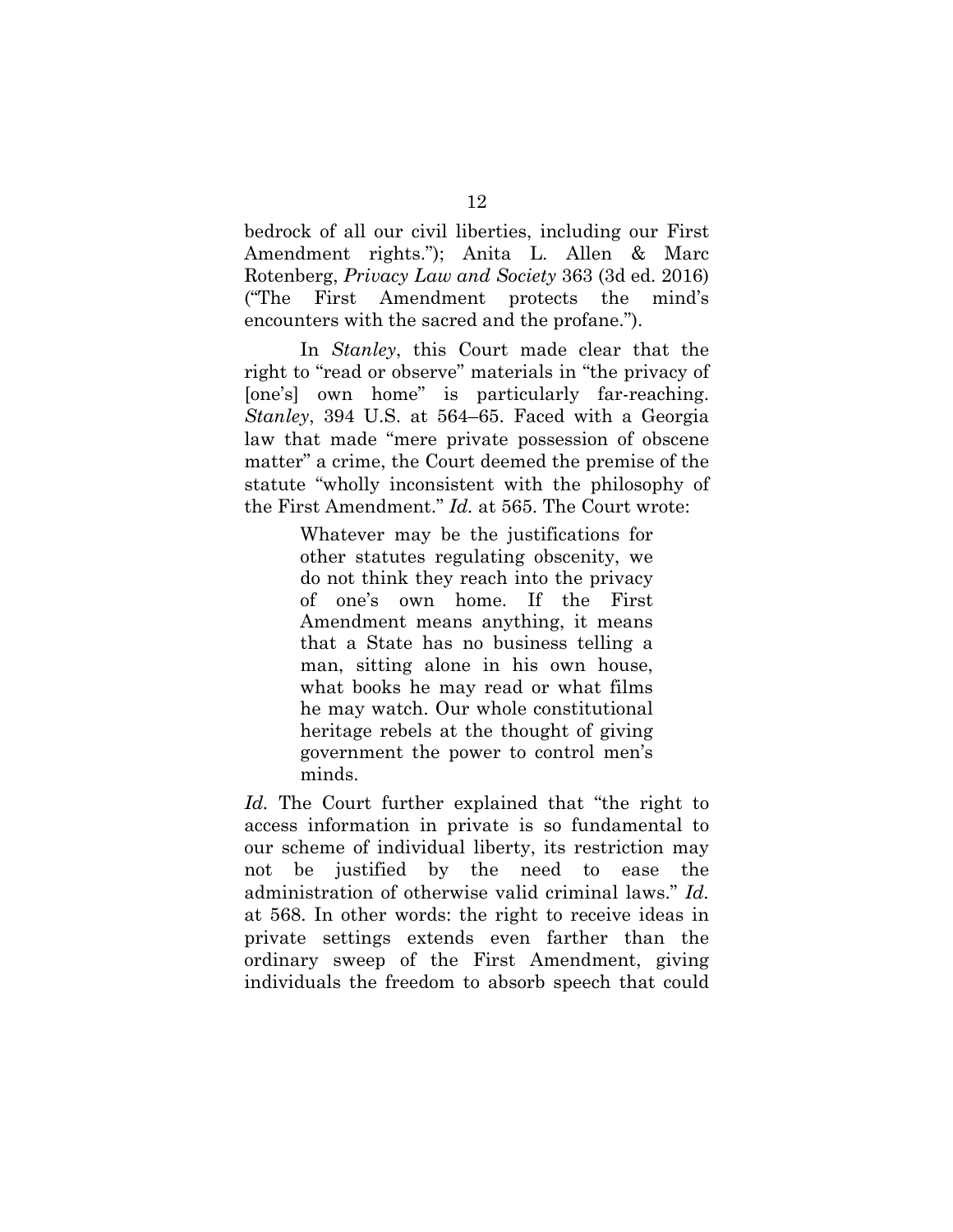be permissibly suppressed in other contexts. *Id.* at 565; *see also United States v. Playboy Entm't Grp., Inc.*, 529 U.S. 803, 815 (2000) (noting the "First Amendment interests of speakers and willing listeners—listeners for whom, if the speech is unpopular or indecent, the privacy of their own homes may be the optimal place of receipt").

Of course, section 14.202.5 does not target unprotected categories of speech. Rather, it closes off vast, undifferentiated expanses of news and information. For example, the law bars access to entire websites, regardless of what type of information is being accessed or posted, merely because a person under 18 may create an account. It is difficult to conceive of a more brazen violation of the right to access ideas—or the right to be let alone—than this wholesale removal of works from an individual's digital library. As to such forms of censorship, this Court's precedents are unequivocal. "[T]he State may not, consistently with the spirit of the First Amendment, contract the spectrum of available knowledge," *Pico*, 457 U.S. at 866, for the "right to receive information and ideas, regardless of their social worth, is fundamental to our free society." *Stanley*, 394 U.S. at 564.

## *B. Today's 'Private Library' Includes Information and Ideas Accessed on a Personal Electronic Device*

With the rise of the Internet and personal electronic devices, the composition of today's "private library" has changed dramatically since the days of *Stanley*. "[M]any of the cultural activities we engage in inside the home—reading, watching a video, surfing the Web—can now be performed in the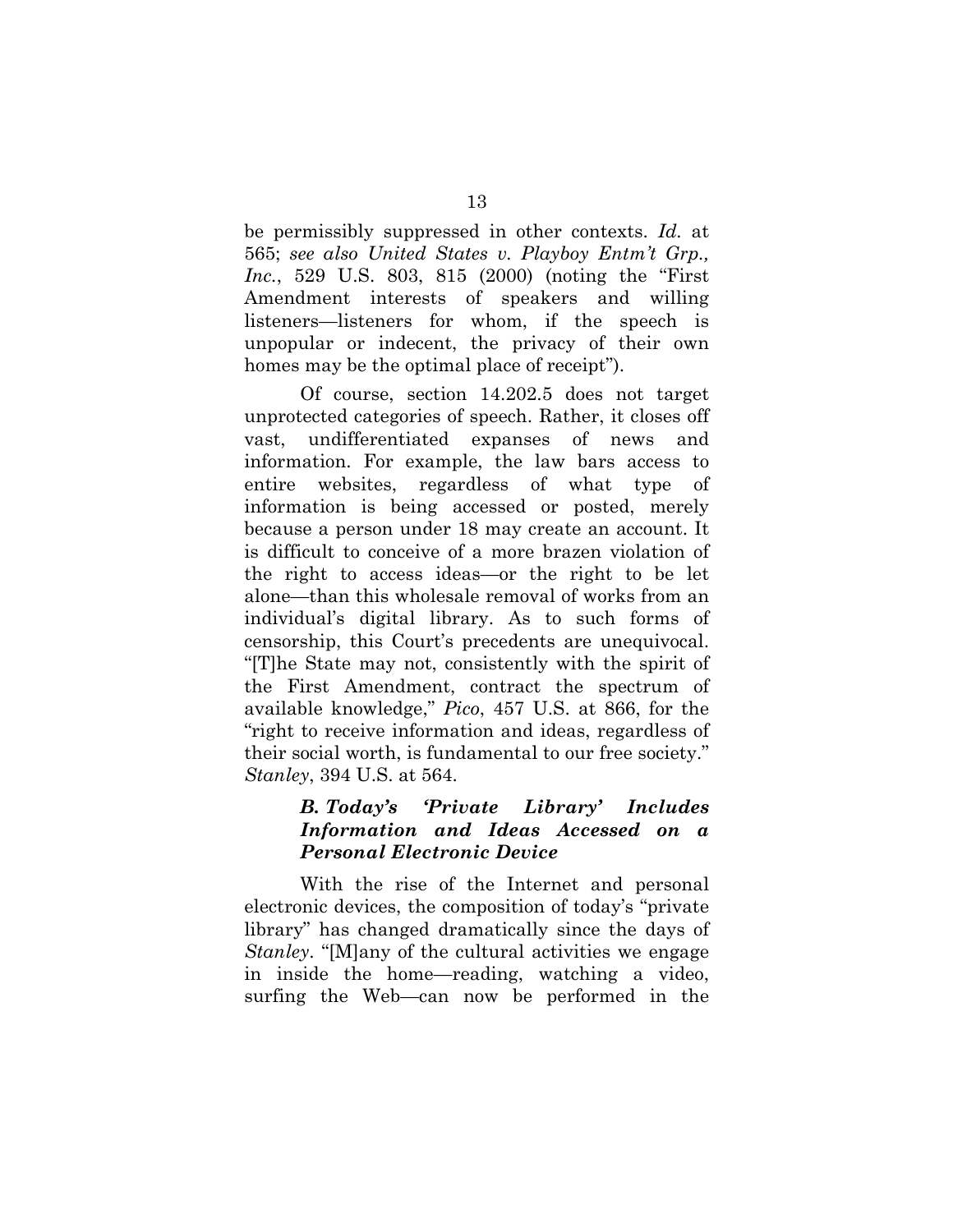privacy of a digital home instead of a physical one." Marc Jonathan Blitz, *Stanley in Cyberspace: Why the Privacy Protection of the First Amendment Should Be More Like That of the Fourth*, 62 Hastings L.J. 357, 361 (2010). For example:

> Instead of relaxing in our living rooms, we might do so in the much more "spacious" living room of a virtual mansion we acquire in Second Life or another virtual world. Instead of buying a safe or chest to store paper documents in a closet, we might buy virtual space in the "cloud" of computer-based storage that numerous companies, such as Google, Apple, or Dropbox, provide for people to store digital files outside of their homes. Instead of buying and reading a physical book, many individuals armed with an eReader, an iPad, or another tablet computer might read a digital book . . . .

*Id.* at 361–62. *See also* Jerry Kang, *Information Privacy in Cyberspace Transactions*, 50 Stan. L. Rev. 1193, 1195 (1998) ("The revolution in our communications infrastructure—in particular, the explosive growth of the Internet—has fundamentally transformed how we create, acquire, disseminate, and use information. . . . Now, digitized libraries make available vast resources, regardless of distance.").

The trend toward an ever-more digital personal library is ubiquitous. Some 84% of American adults now use the Internet. Andrew Perrin & Maeve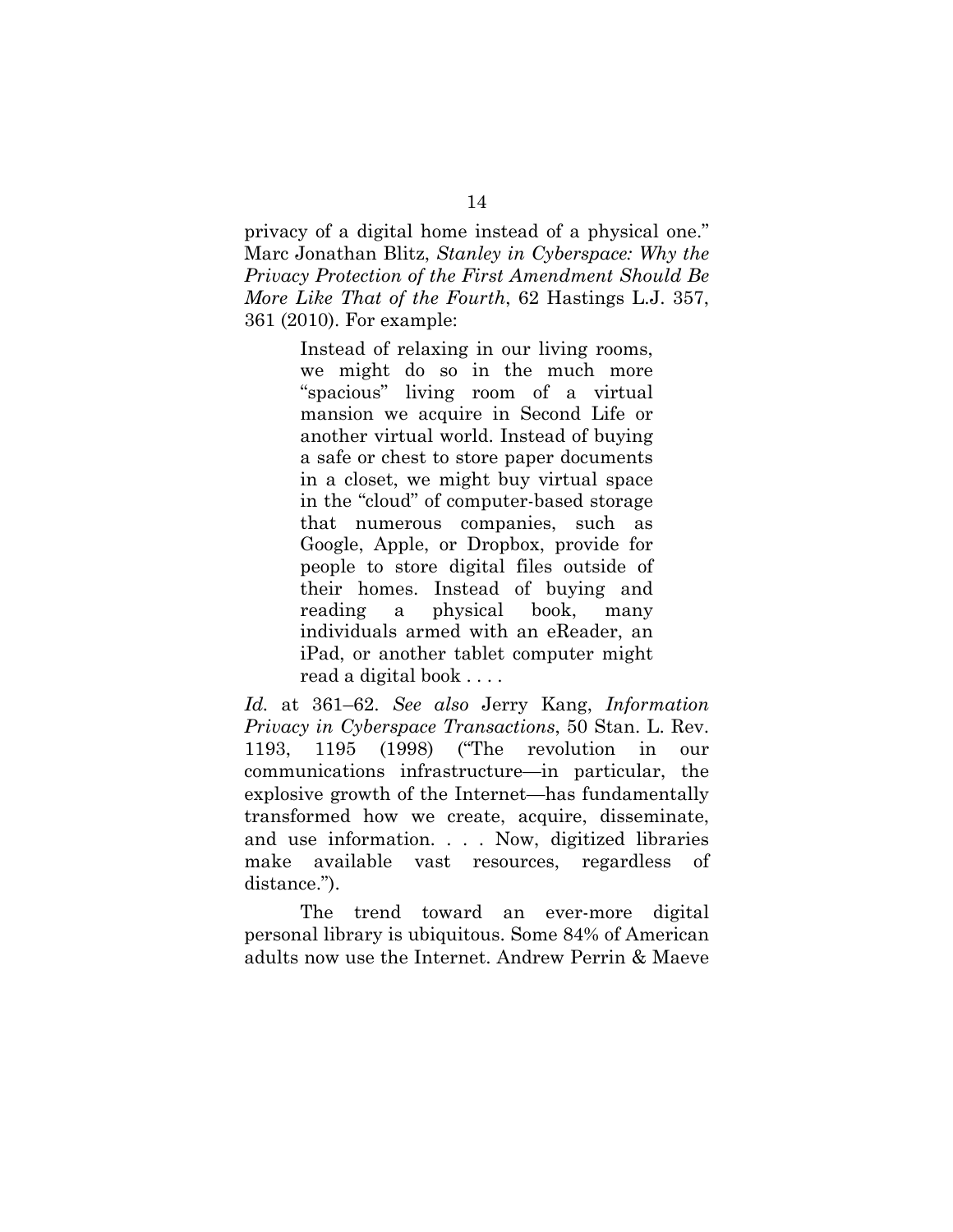Duggan, *Americans' Internet Access: 2000-2015*, Pew Research Center (June 26, 2015).4 "Nearly four-in-ten U.S. adults (38%) [say] that they often get news from digital sources, including news websites or apps (28%) and social networking sites (18%)." Kristine Lu & Jesse Holcomb, *Digital News Audience: Fact Sheet*, Pew Research Center (June 15, 2016).<sup>5</sup> Of Americans who are online, 79% access content on Facebook, and 76% of those users visit the site on a daily basis. Shannon Greenwood, Andrew Perrin, & Maeve Duggan, *Social Media Update 2016*, Pew Research Center (Nov. 11, 2016).<sup>6</sup> And while  $63\%$  of adult Americans say they still read at least one print book per year, 27% peruse an e-book and 12% listen to an audio book on an annual basis. Lee Rainie & Andew Perrin, *Slightly Fewer Americans Are Reading Rrint Books, New Survey Finds*, Pew Research Center (Oct. 19, 2015).

When this Court first addressed the issue of internet censorship in *Reno v. ACLU*, 521 U.S. 844 (1977), it recognized "adults have a constitutional right to receive" information online and "to address [that speech] to one another." 521 U.S. at 874. The Court struck down Congress's first attempt to restrict publication and transmission of indecent and patently offensive content online, in part because the statute was not sufficiently tailored and imposed a

 <sup>4</sup> http://www.pewinternet.org/2015/06/26/americans-int ernet-access-2000-2015/.

<sup>5</sup> http://www.journalism.org/2016/06/15/digital-news-aud ience-fact-sheet/.

<sup>6</sup> http://www.pewinternet.org/2016/11/11/social-media-upd ate-2016/.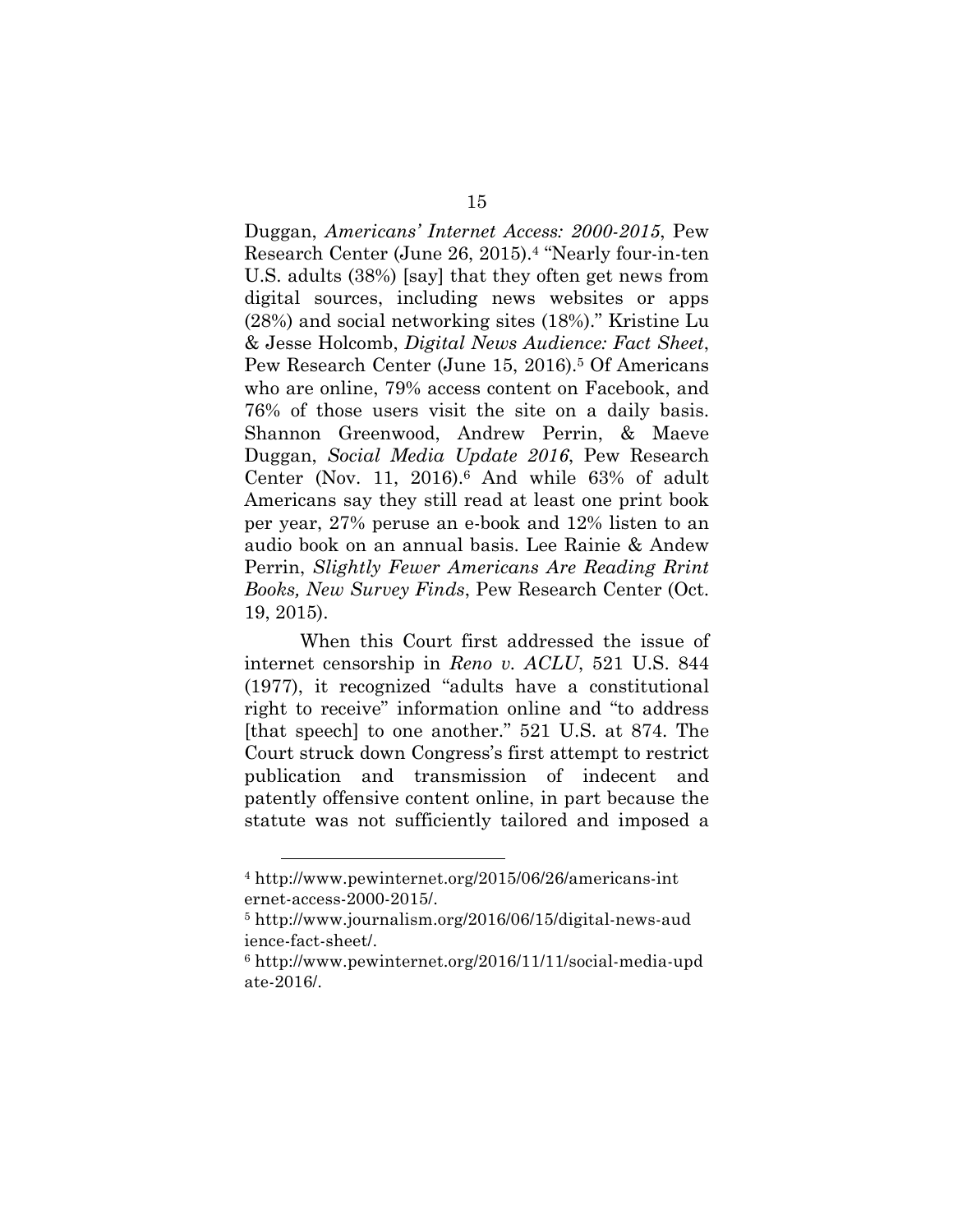burden on adults' intellectual freedom. *Id*. The government's attempt to regulate speech on the Internet—a medium "as diverse as human thought"—was tantamount to "burn[ing] the house to roast the pig" and threatened to "torch a large segment of the Internet community." *Id.* at 870, 882 (citation omitted).

Congress subsequently passed the Children's Online Protection Act ("COPA") in response to the Court's decision in *Reno*, and that statute was again enjoined by the Court in *Ashcroft v. ACLU*, 542 U.S. 656, 673 (2004), because it did not account for "less restrictive alternatives" and instead imposed "universal restrictions at the source." *Id*. at 673, 667.

More recently, this Court underscored the profoundly private nature of the information accessible through a personal electronic device. In *Riley v. California*, 134 S. Ct. 2473 (2014), the Court held that the Fourth Amendment bars warrantless searches of cell phones, even when undertaken for the general safety of arresting officers or to prevent the destruction of evidence. *Id.* at 2485. In reaching that conclusion, the Court described at length the ways in which a personal electronic device holds "the privacies of life," *id.* at 2495:

> First, a cell phone collects in one place many distinct types of information—an address, a note, a prescription, a bank statement, a video—that reveal much more in combination than any isolated record. Second, a cell phone's capacity allows even just one type of information to convey far more than previously possible. The sum of an individual's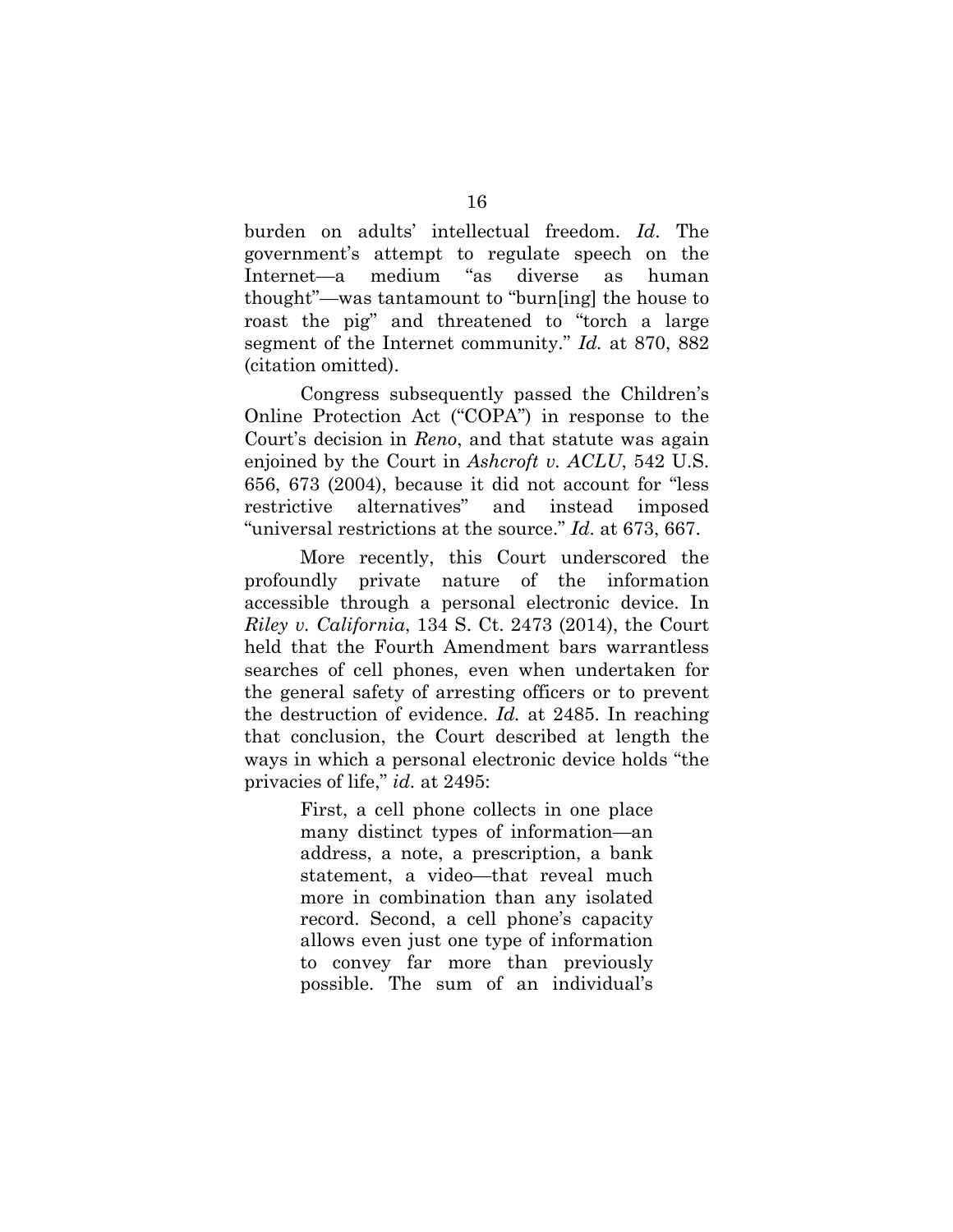private life can be reconstructed through a thousand photographs labeled with dates, locations, and descriptions; the same cannot be said of a photograph or two of loved ones tucked into a wallet. Third, the data on a phone can date back to the purchase of the phone, or even earlier. A person might carry in his pocket a slip of paper reminding him to call Mr. Jones; he would not carry a record of all his communications with Mr. Jones for the past several months, as would routinely be kept on a phone.

*Id.* at 2489. The Court continued:

An Internet search and browsing history . . . can be found on an Internet-enabled phone and could reveal an individual's private interests or concerns . . . . Indeed, a cell phone search would typically expose to the government far more than the most exhaustive search of a house: A phone not only contains in digital form many sensitive records previously found in the home; it also contains a broad array of private information never found in a home in any form—unless the phone is.

*Id.* at 2490–91.

Taken together, *Stanley*, *Reno*, and *Riley* demonstrate that the right to access information on a personal electronic device is coextensive with the right to do so at home. In either instance, the state intrudes on "most intimate and familiar space[s]" of a person's life, *Florida v. Jardines*, 133 S. Ct. 1409, 1419 (2013) (Kagan, J., concurring), when it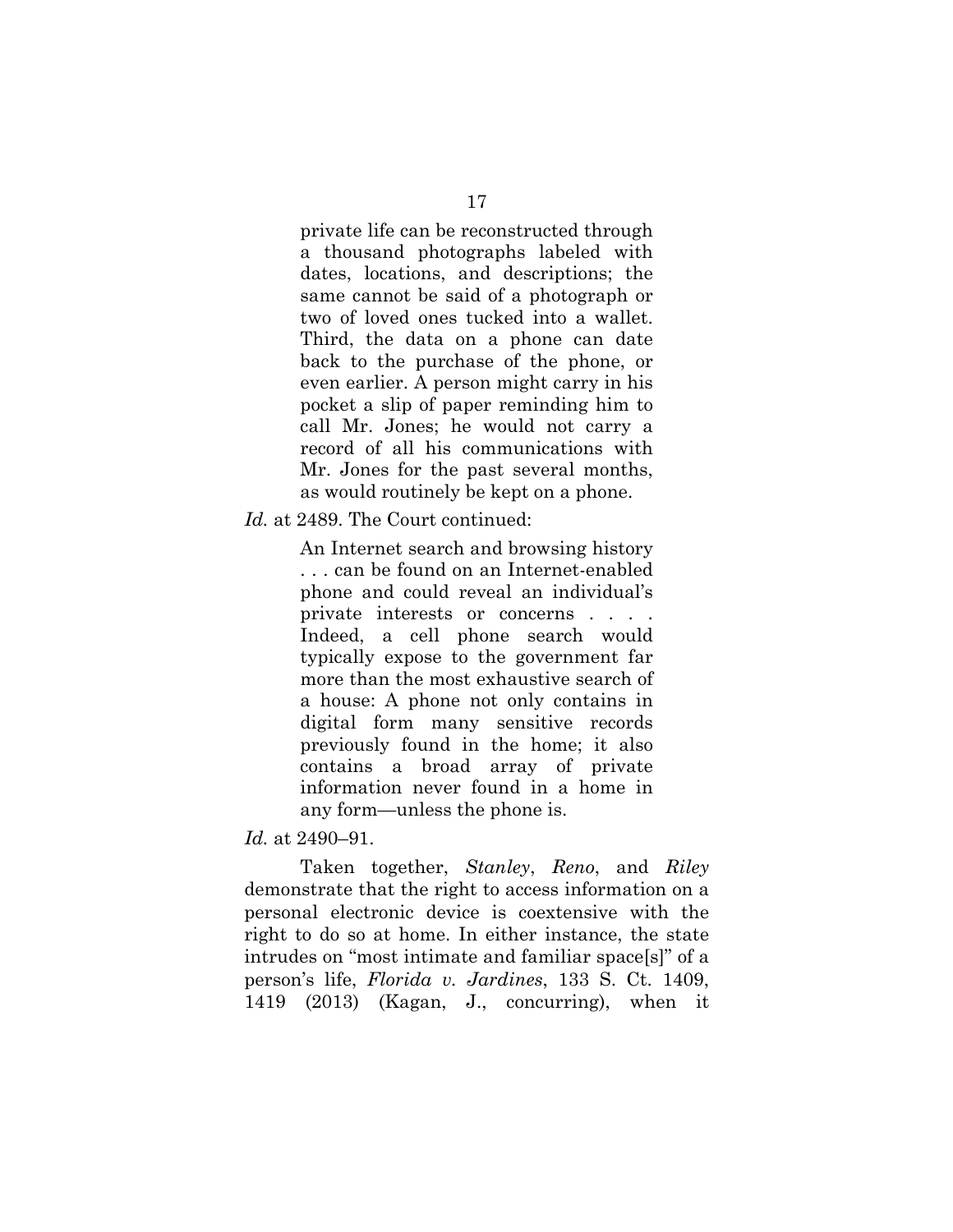"dictate[s] to the mature adult" what information he may access. *Stanley*, 394 U.S. at 562 n.7.

The government can no more tell a woman what websites she may access from the privacy of her computer than it can "tell[] a man, sitting alone in his own house, what books he may read." *Stanley*, 394 U.S. at 565. Section 14.202.5 offends the Constitution in exactly this way. By placing entire websites off limits to the private contemplation of released offenders, it attempts to do in a digital realm that which *Stanley* expressly prohibits in the home. Yet the First Amendment permits no such restraint on internet expression and no such invasion of a person's private thoughts.

### *C. North Carolina's Statute Hides a Breathtaking Amount of Speech From the View of Released Offenders*

The alarming reach of section 14.202.5 is apparent from the many and varied websites that it censors. North Carolina's statute makes it a crime to "access a commercial social networking Web site where the sex offender knows that the site permits minor children to become members or to create or maintain personal Web pages." § 14.202.5(a). A "commercial social networking Web site" is defined as any website that satisfies four criteria: (1) the site must be "operated by a person who derives revenue from . . . the operation of the Web site"; (2) it must "[f]acilitate[] the social introduction between two or more persons"; (3) it must "[a]llow[] users to create Web pages or personal profiles"; **and** (4) it must "[p]rovide users or visitors . . . mechanisms to communicate with other users." § 14.202.5(b). Two narrow classes of websites are excluded: (1) any site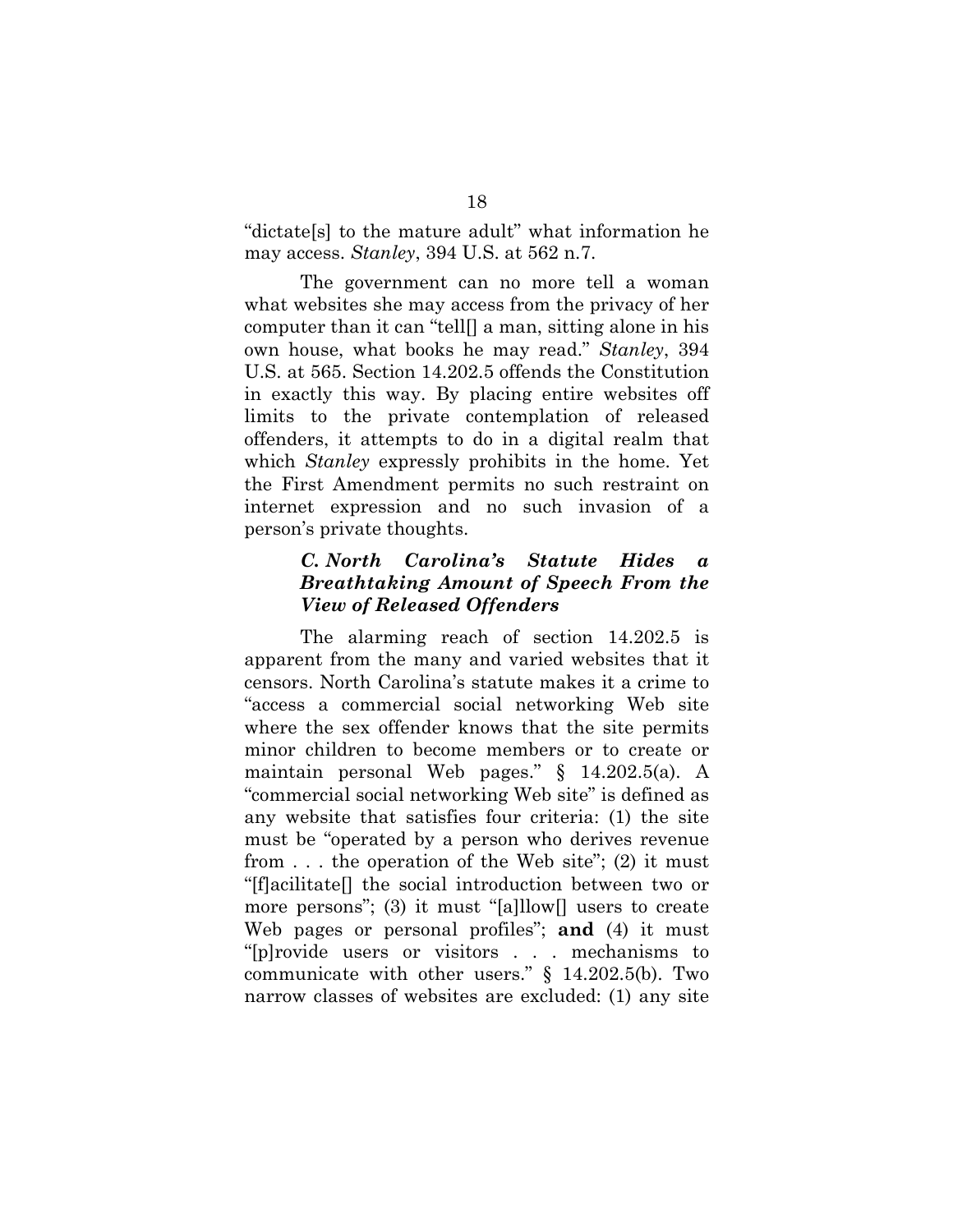that "[p]rovides only one of the following discrete services: photo-sharing, electronic mail, instant messenger, or chat room or message board platform"; and (2) any site that "[h]as as its primary purpose the facilitation of commercial transactions involving goods or services between its members or visitors." § 14.202.5(c).

This is a strikingly broad definition of "commercial social networking Web site." Certainly a released offender may not visit Facebook or Myspace—provided he is aware that these websites permit minors to register—as both are squarely covered by section 14.202.5(b). But the prohibition extends much farther. Take, for example, the New York Times website, http://www.nytimes.com/, which is clearly a commercial site (thus satisfying the first requirement). Readers can post comments and responses to articles the day they are published (thus satisfying the second and fourth requirements).<sup>7</sup> These comments are linked to public profiles, which users create if they want to log in to the site (thus satisfying the third requirement).8 The New York Times, and other similar news sites with comment

 <sup>7</sup> *See, e.g.*, *Help: Comments*, The New York Times, *available at* http://www.nytimes.com/content/help/site/ usercontent/usercontent.html#usercontent-closed (last visited Dec. 20, 2016).

<sup>8</sup> *See Edit Profile*, The New York Times, *available at*  http://www.nytimes.com by logging in at the top right and selecting "Edit Profile" from the top right menu (last visited Dec. 20, 2016) ("Your profile is public. It will appear with any comments you leave with the NYTimes.com.")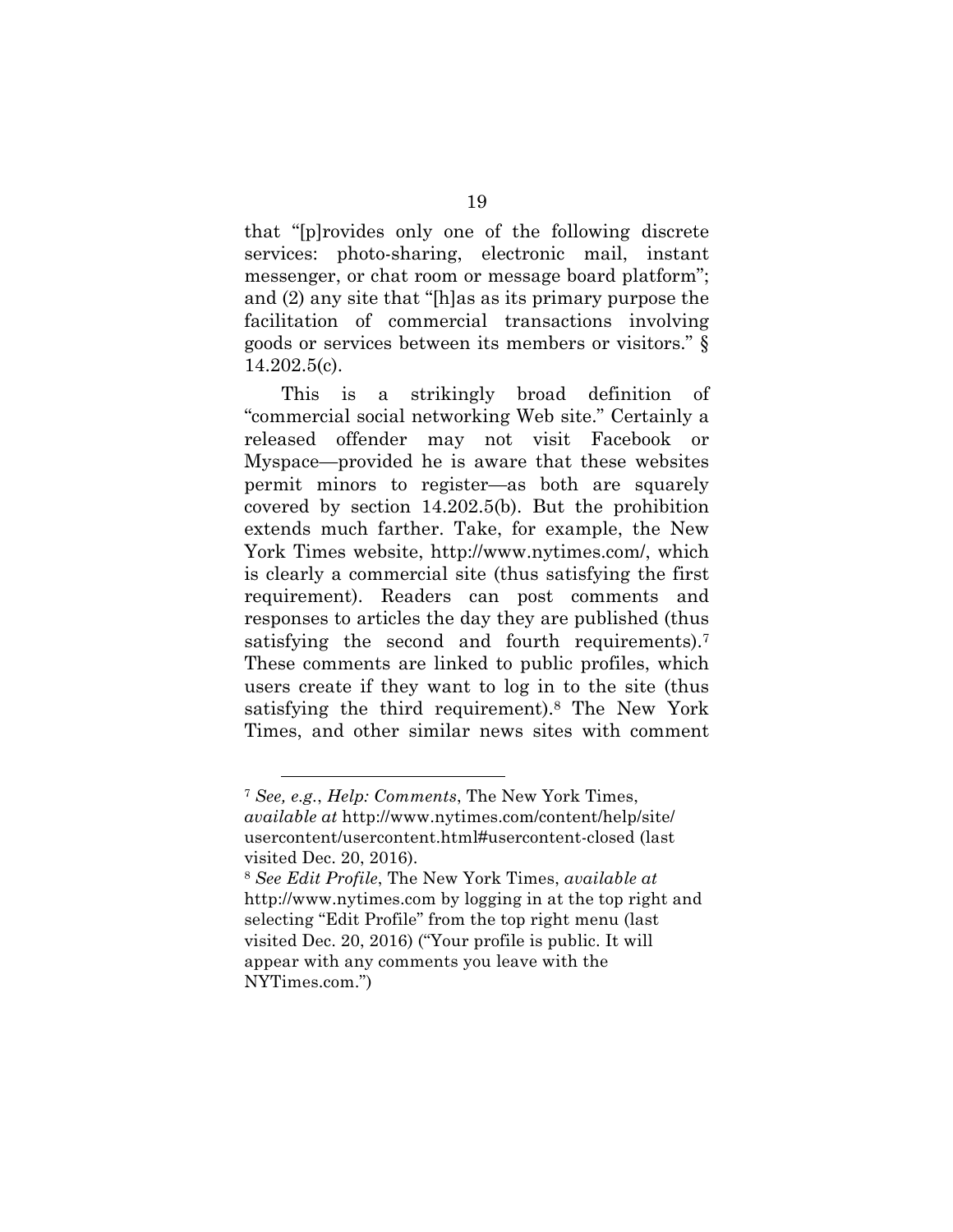threads and profiles, could thus qualify as commercial social media websites under the statute.

In addition, the New York Times and other similar sites typically allow minors to register and subscribe if they are "13 years or older." *Terms of Service*, NYTimes.com (Nov. 15, 2015).9 As a result, Petitioner and other similarly situated individuals are barred from checking the latest online news from the New York Times, the Washington Post, Politico, Newsweek, or CNN. *See Terms of Service*, Washington Post (July 1, 2014);10 *Terms of Service*, Politico (July 11, 2016);11 *Terms of Service*, Newsweek;12 *CNN Service Agreement*, CNN.com (Sept. 24, 2015).13 Nor may he post his personal thoughts—or read the thoughts of others—on blogging platforms like Tumblr and LiveJournal, because they, too, rely on profiles and comment threads to facilitate social interactions. *Terms of Service*, Tumblr (Sept. 8, 2016);14 *Terms of Service*, LiveJournal (Dec. 12, 2010).15 He may not listen to music on Last.fm, or read discussion threads on Reddit, or look up an actor's name on IMDb because those sites also enable sharing and commenting for

 <sup>9</sup> http://www.nytimes.com/content/help/rights/terms/termsof-service.html.

<sup>10</sup> https://www.washingtonpost.com/terms-of-service/2011/ 11/18/gIQAldiYiN\_story.html.

<sup>11</sup> http://www.politico.com/terms-of-service.

<sup>12</sup> http://www.newsweek.com/terms-service (last visited Dec. 14, 2016).

<sup>13</sup> http://www.cnn.com/2014/01/17/cnn-info/interactivelegal/.

<sup>14</sup> https://www.tumblr.com/policy/en/terms-of-service.

<sup>15</sup> http://www.livejournal.com/legal/tos.bml.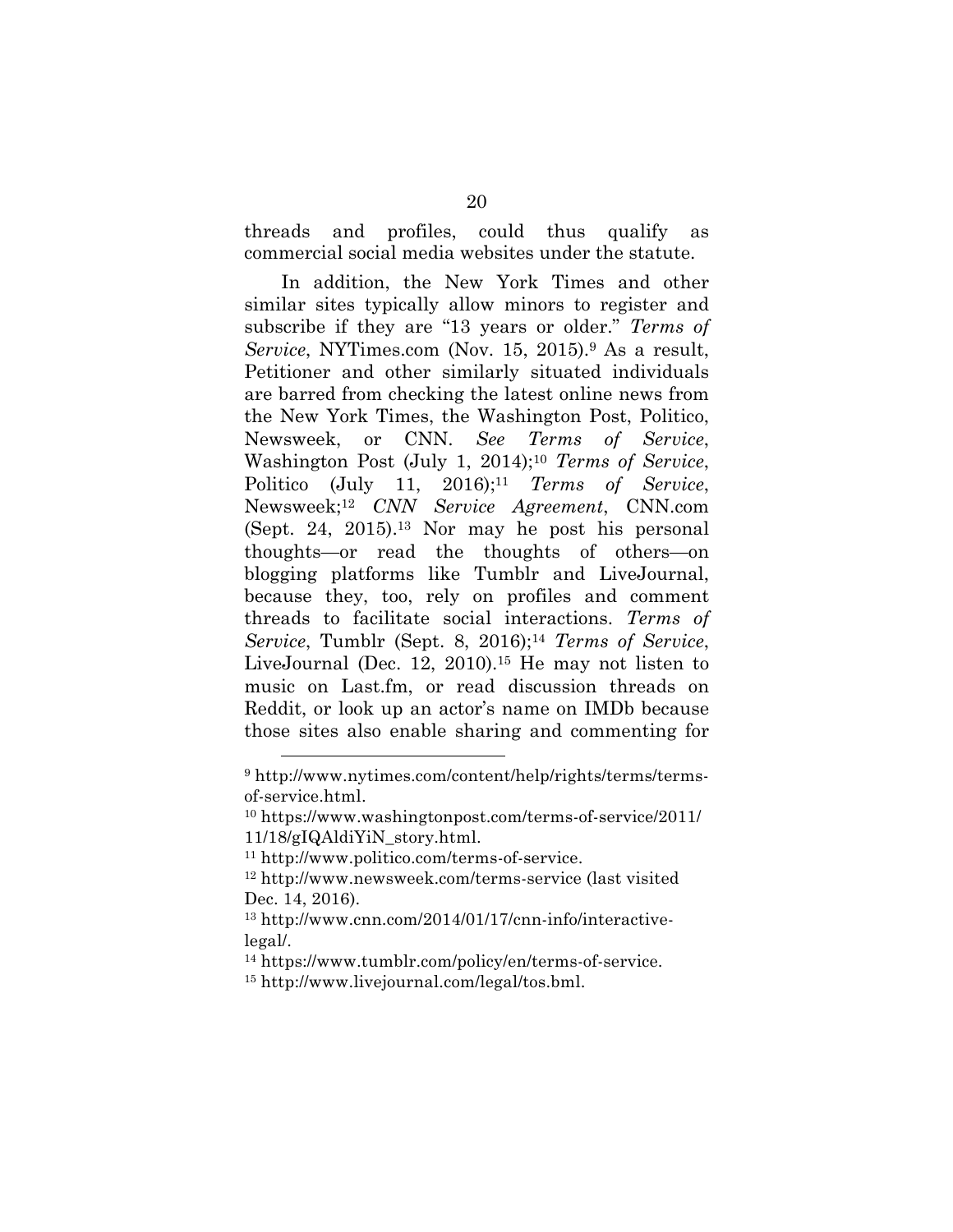registered users. *Terms of Use*, Last.fm (June 2, 2015);16 *Reddit user agreement*, Reddit (May 27, 2016);17 *IMDb Conditions of Use*, IMDb.18 These sites are not alone in facilitating social interactions because that has increasingly become a standard feature of modern commercial websites. For example, Petitioner may not explore the work of artists on Dribbble, or watch videos on YouTube, or explore his own ancestry on MyHeritage. *Terms of Use*, Dribbble (Mar. 19, 2013);19 *Terms of Service*, YouTube (June 9, 2010);20 *Welcome to MyHeritage*, MyHeritage.21

In short, section 14.202.5 radically reshapes the internet available to a released offender, placing enormous quantities of protected expression out of bounds. The statute does not even pretend to require a meaningful nexus between the expression that it censors and people it aims to protect: speech need only share a common domain name with "social networking" activity by minors in order to land on the statute's blacklist. Section 14.202.5 is thus fatally overbroad, in that "a substantial number of its applications are unconstitutional, judged in relation to the statute's plainly legitimate sweep." *United States v. Stevens*, 559 U.S. 460, 473 (2010). This overbreadth is compounded by the statute's puzzling

 <sup>16</sup> http://www.last.fm/legal/terms.

<sup>17</sup> https://www.reddit.com/help/useragreement/.

<sup>18</sup> http://www.imdb.com/conditions (last visited Dec. 14, 2016).

<sup>19</sup> https://dribbble.com/termsz.

<sup>20</sup> https://www.youtube.com/static?template=terms.

<sup>21</sup> https://www.myheritage.com/FP/Company/popup-termsconditions.php (last visited Dec. 14, 2016).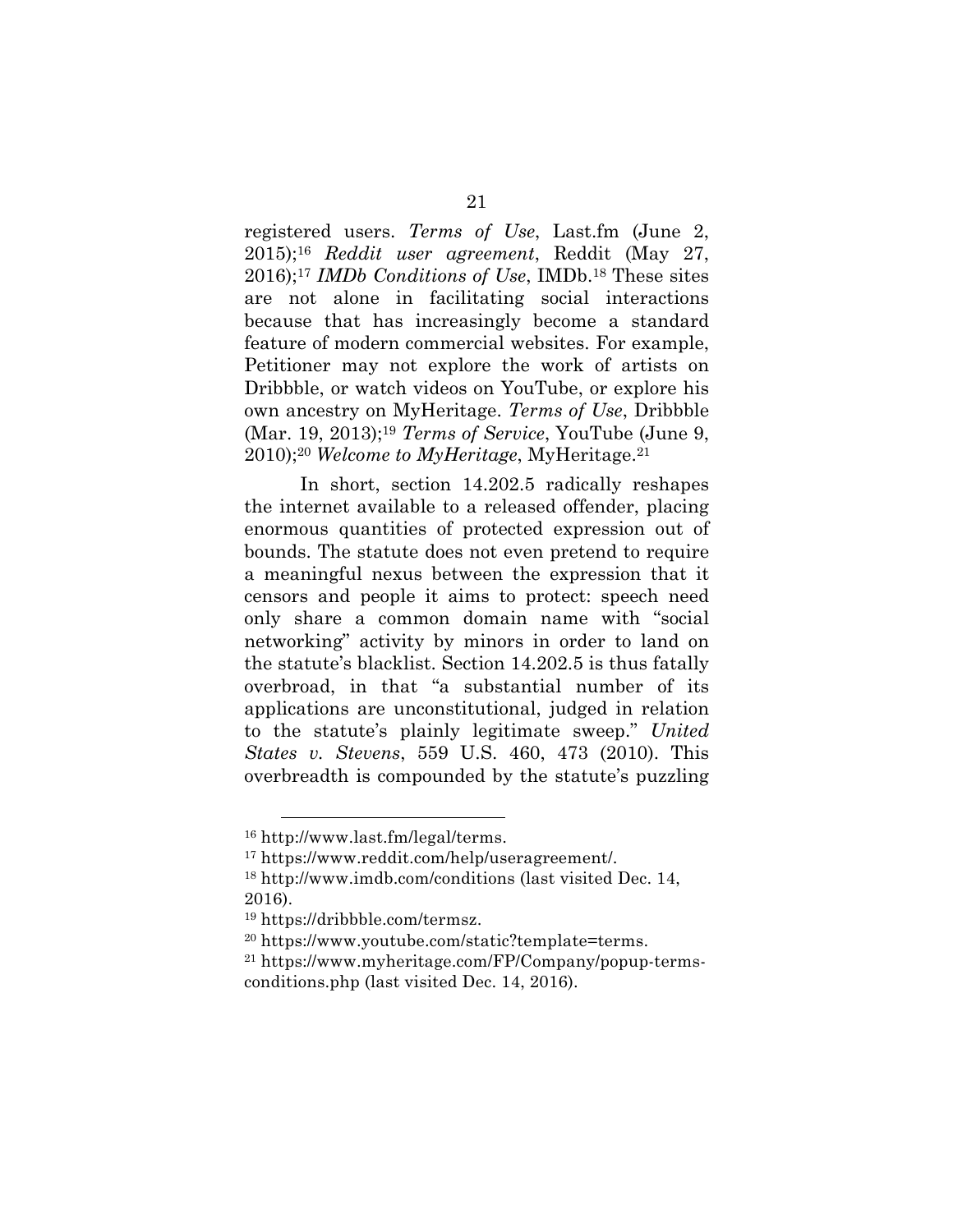exclusion of single-use platforms,  $\S$  14.202.5(c)(1), which allows released offenders to access speech through email and chatrooms that they could not access on news and social networking websites. Such an exception leaves the statute "wildly underinclusive when judged against its asserted justification, . . . rais[ing] serious doubts about whether the government is in fact pursuing the interest it invokes." *Brown v. Entm't Merchants Ass'n*, 564 U.S. 786, 802 (2011).

The Tenth Circuit has previously rejected the logic of North Carolina's statute in the context of brick-and-mortar libraries. In *Doe v. City of Albuquerque*, 667 F.3d 1111 (10th Cir. 2012), the court considered an Albuquerque regulation that barred released offenders from all public libraries in the city. *Id.* at 1116. Noting that a library is "the quintessential locus of the receipt of information" whose "very purpose . . . is to aid in the acquisition of knowledge through reading, writing, and quiet contemplation," the court struck down the city's "wholesale ban on any and all access to public libraries" as a violation of the First Amendment. *Id.*  at 1129, 1134 (citations omitted). The city had failed, the court wrote, to show "that its ban was narrowly tailored to serve its interest in providing a safe environment for library patrons." *Id.* at 1133–34.

Section 14.202.5 fares no better. If a state may not ban released offenders from *public* libraries, surely it may not bar them from accessing a wide range of websites from the privacy of their own homes and electronic devices. However laudable the state's goals, North Carolina cannot simply "burn the house to roast the pig" where speech is concerned.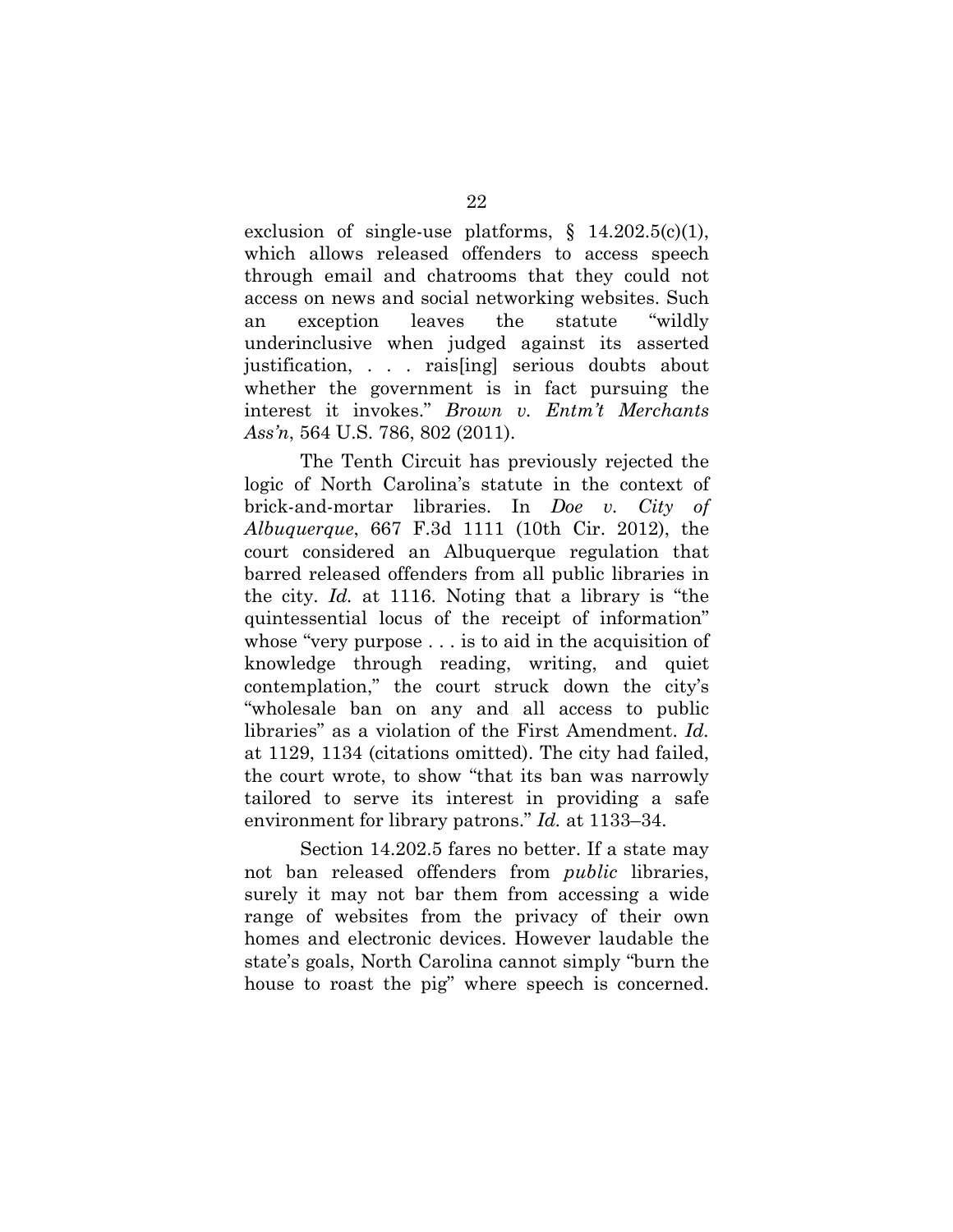*Reno*, 521 U.S. at 882. The First Amendment does not permit it.

### **II. Laws That Rely on Dragnet Surveillance of Online Speech Threaten Privacy and Free Expression**

Section 14.202.5 curtails privacy and free speech in a second way: by inviting police to engage in large-scale monitoring of news and social media sites. In forbidding registered offenders to access web-based services, the statute effectively requires police to surveil the internet to monitor the use of suspect and non-suspect alike. Given the wide range of content subject to section 14.202.5, meaningful enforcement would be functionally impossible by other means.

But placing government in the role of permanent eavesdropper is highly corrosive to privacy and free expression on the internet. Faced with the knowledge that a prying official may collect and scrutinize the contents of their personal profiles, individuals will inevitably trend towards greater selfcensorship. *See* Jeffrey Rosen, *The Deciders: Facebook, Google, and the Future of Privacy and Free Speech*, *in Constitution 3.0* at 72–73 (Jeffrey Rosen & Benjamin Wittes eds., 2011) (explaining how "ubiquitous surveillance" through Facebook might "violate[] the right to autonomy," just as "citizens in the Soviet Union were inhibited by ubiquitous surveillance from expressing and defining themselves"). Nor are these effects limited to the released offenders that section 14.202.5 targets: *all* internet users must bear the weight of its impact.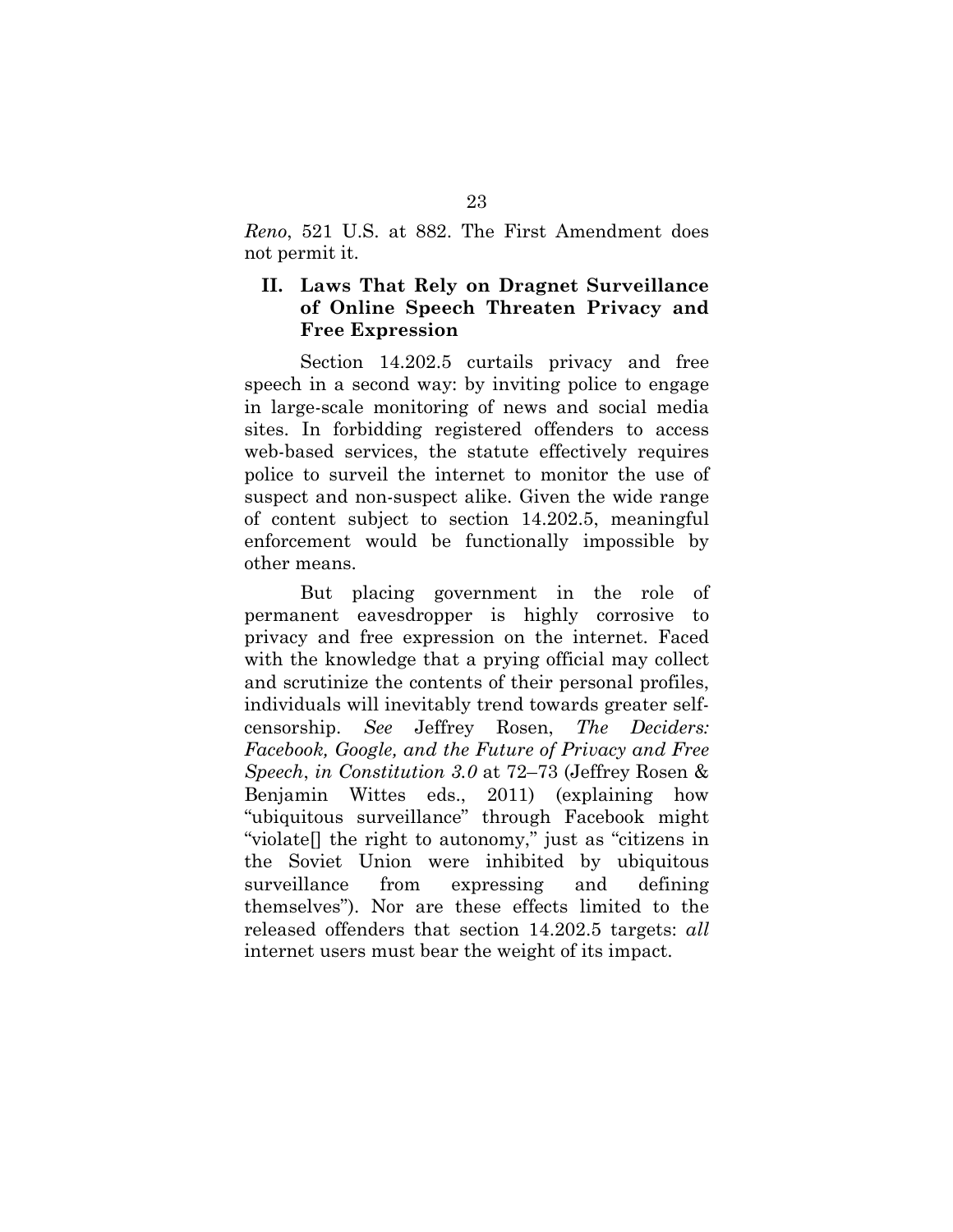# *A. Section 14.202.5, Which Asks Police to Find Needles in Haystacks, Cannot be Implemented Without Large-Scale Monitoring of Online Speech*

Though section 14.202.5 sweeps broadly, it operates simply. The statute defines a universe of "commercial social networking Web sites" and prohibits released offenders from accessing those websites (provided that an offender is aware that a particular site allows minors to register). § 14-  $202.5(a)-(b)$ .

What this simplicity obscures, however, is the far-reaching government surveillance that the law necessitates. North Carolina's registry includes nearly 15,000 released offenders residing in-state and another 4,700 living out of state. *Offender Statistics*, North Carolina Department of Public Safety.22 To meaningfully police such a large group of people—or even a tiny fraction thereof—for compliance with section 14.202.5 is impossible without large-scale monitoring of social media profiles, photos, and other content. Given the statute's sprawling reach, such surveillance could extend to dozens of major websites and an incalculable number of smaller ones, placing huge segments of the internet under the watchful eye of police.

This kind of surveillance is hardly far-fetched: it is exactly what led to Petitioner's arrest under section 14.202.5. At the time, an officer from the Durham Police Department had begun a probe "to

 <sup>22</sup> http://sexoffender.ncsbi.gov/stats.aspx (last visited Dec. 14, 2016).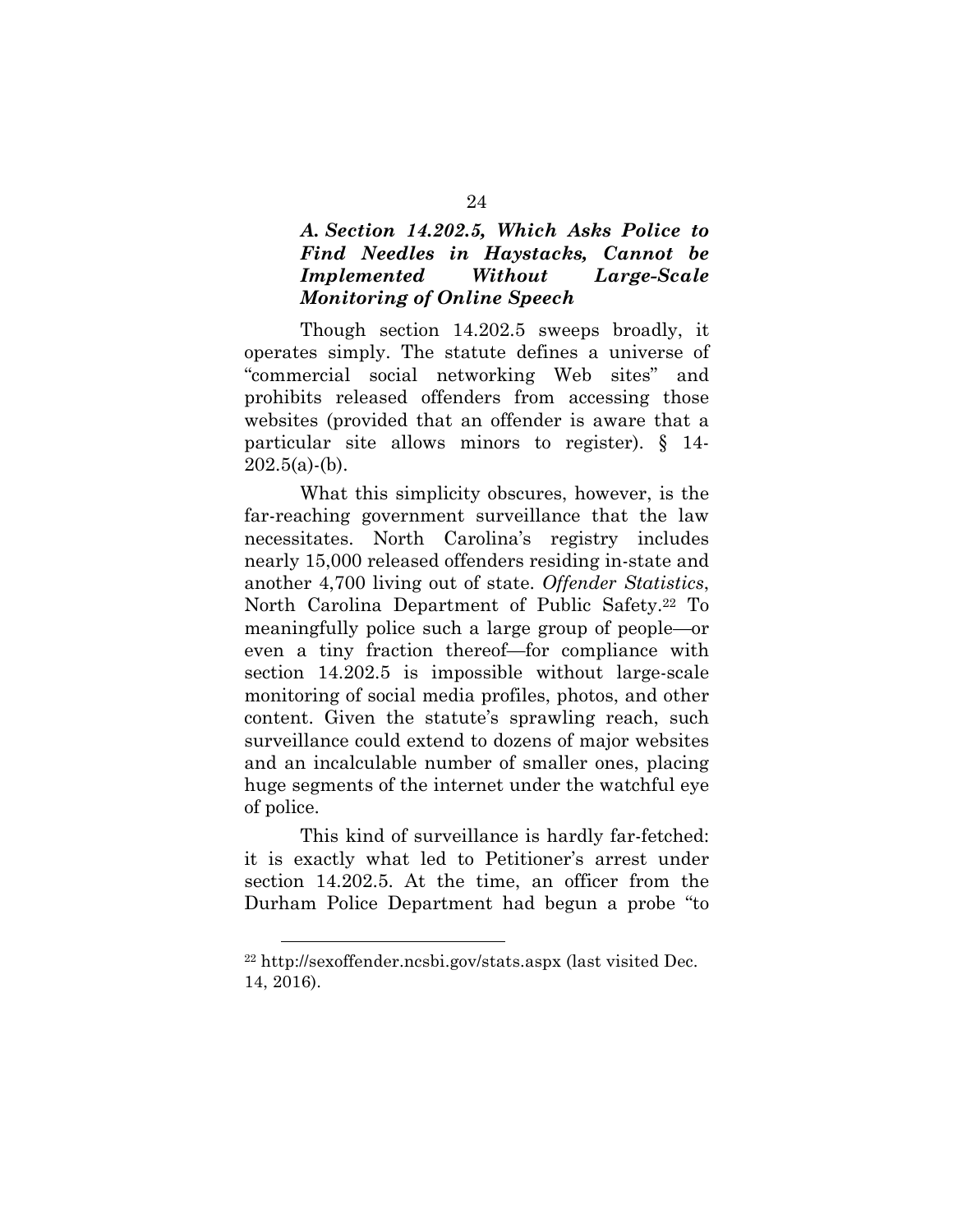detect such sex offenders living in Durham who were illegally accessing commercial social networking Web sites." *North Carolina v. Packingham*, 777 S.E.2d 738, 742 (2015). It was during this dragnet search, conducted with no apparent particularized suspicion of wrongdoing, that the officer located Petitioner's photo linked to a pseudonymously registered account. *Id.*

An increasing number of police agencies have engaged in this troubling and controversial practice in recent years. For instance, the Federal Bureau of Investigation recently hired private firm Dataminr to persistently monitor the more than 500 million tweets posted on Twitter each day. *Limited Source Justification, Requisition Number: DJF-17-1300-PR-0000555*, Federal Bureau of Investigation (Nov. 8, 2016).23 The announcement was greeted with wellearned skepticism. *See, e.g.*, Tim Cushing, *Twitter Says Its API Can't Be Used For Surveillance, But What Does It Think The FBI's Going to Do With It?*, Techdirt (Nov. 22, 2016) ("Given the agency's long history of engaging in surveillance of protected political activity, it's not much of a stretch to believe the FBI will use Dataminr's tools for the same ends.").24

Similarly, the Boston Police Department recently announced that it would spend up to \$1.4 million on social media monitoring software. Jan

Limited-Source-Justification.pdf.

 <sup>23</sup> *Available at* https://epic.org/privacy/fbi/Dataminr-

<sup>24</sup> https://www.techdirt.com/articles/20161117/154804360 77/twitter-says-api-cant-be-used-surveillance-what-doesit-think-fbis-going-to-do-with-it.shtml.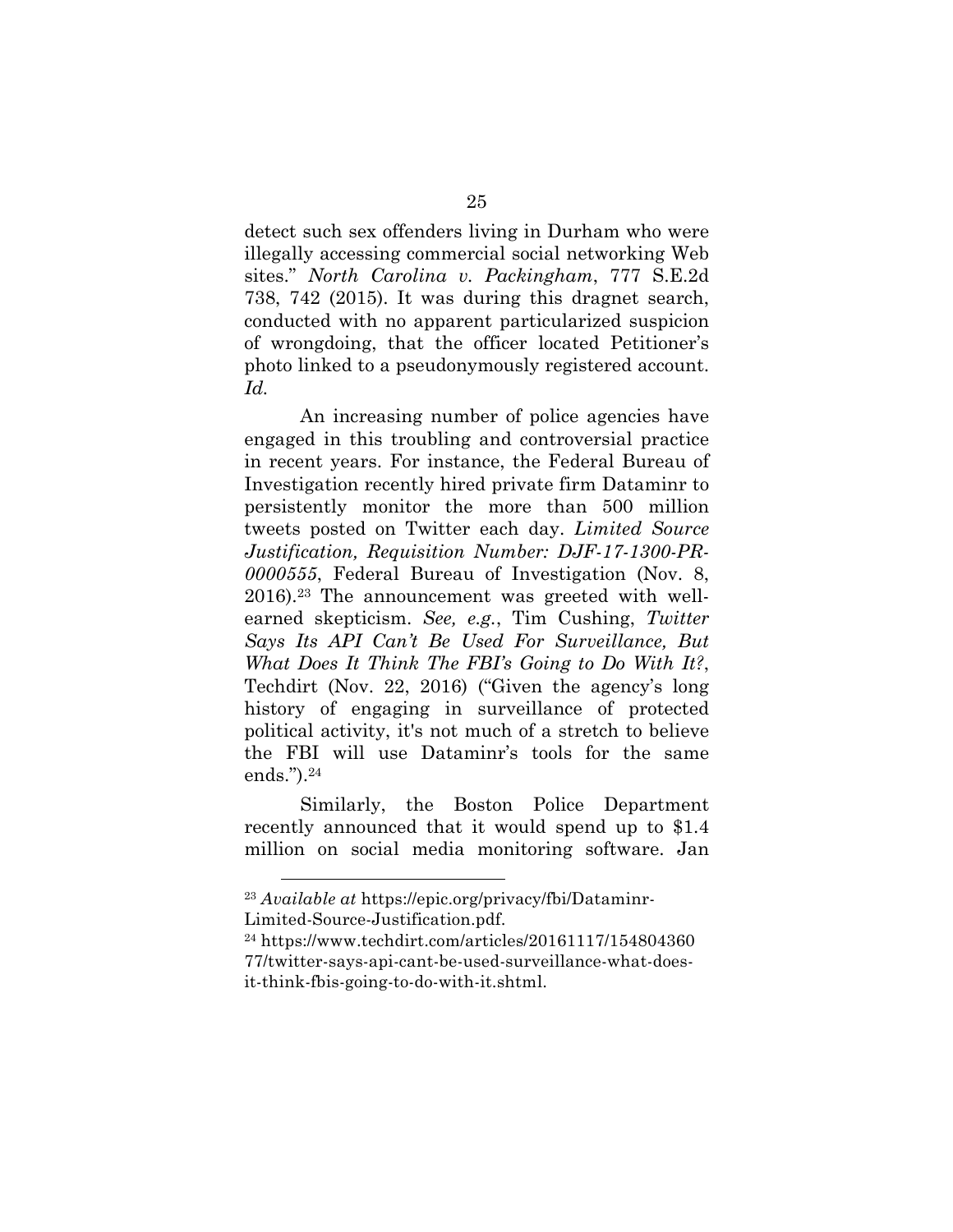Ransom, *Boston Police Set to Buy Social Media Monitoring Software*, Boston Globe (Nov. 26, 2016).25 The plan has drawn widespread criticism. *See, e.g.,* Zeninjor Enwemeka, *Boston Police Plan To Buy Social Media Monitoring Software Draws Criticism*, WBUR News (Dec. 6. 2016) ("[Taylor Campbell of Quincy] likened social media sites to a public square and said keeping watch on them could have 'a chilling effect on speech.'"); *see also* Marc Rotenberg, Letter to the Editor, *Criticism 'Bombs'*, Boston Herald (Oct. 14, 2016) ("As law enforcement agencies have developed imperfect tools for electronic surveillance more and more innocent people are falling under suspicion.").

And in 2012, a Freedom of Information Act lawsuit by EPIC revealed that the Department of Homeland Security was monitoring "online forums, blogs, public websites, and messages boards" and disseminating the results to law enforcement agencies and private companies. *EPIC v. Department of Homeland Security: Media Monitoring*, EPIC.26 As a consequence, Congress undertook oversight hearings to rein in this practice. Representative Patrick Meehan, Chairman of the House Subcommittee on Counterterrorism and Intelligence, warned at the hearing that "collecting, analyzing, and disseminating private citizens' comments could have a chilling effect on individual privacy rights and

 <sup>25</sup> https://www.bostonglobe.com/metro/2016/11/25/bostonpolice-set-buy-social-media-monitoring-software/Vswk24 jmuBkuMmPbPY4iYI/story.html.

<sup>26</sup> https://epic.org/foia/epic-v-dhs-media-monitoring/ (last visited Dec. 14, 2016).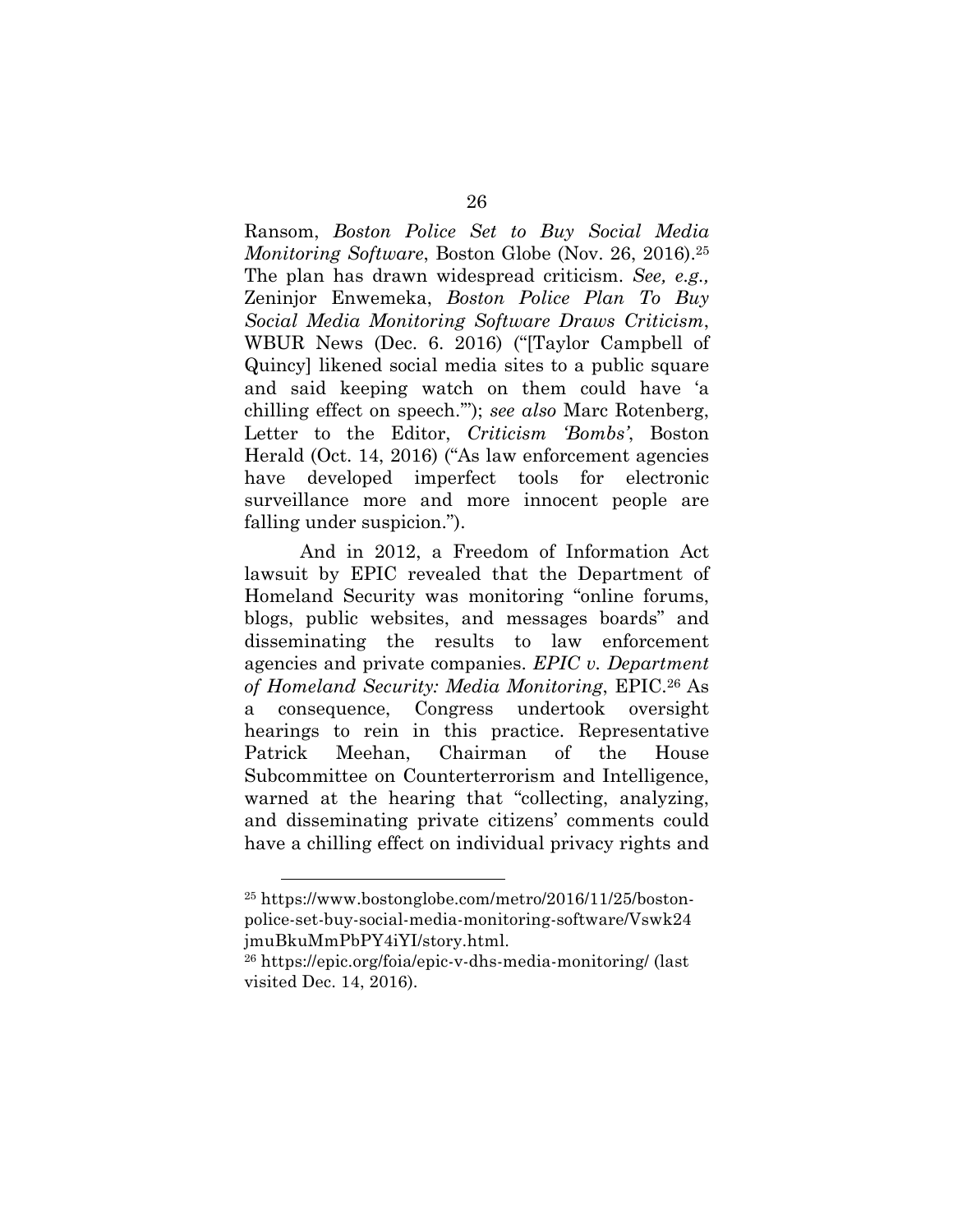people's freedom of speech and dissent against their government." *DHS Monitoring of Social Networking and Media: Enhancing Intelligence Gathering and Ensuring Privacy: Hearing Before the Subcomm. on Counterterrorism & Intelligence of the H. Comm. on Homeland Sec.*, 112th Cong. 2 (2012) (statement of Rep. Patrick Meehan, Chairman, Subcomm. on Counterterrorism & Intelligence).27

North Carolina is not immune to this alarming trend. At least two entities—Durham County and the North Carolina Department of Justice—have spent over \$20,000 apiece on subscriptions to the social tracking software Geofeedia. *Purchase Order Records for Purchases of Social Media Monitoring Software by State and Local Governments*, Brennan Center for Justice 9, 10 (Nov. 14, 2016).28 Geofeedia describes itself as a "cloud-based, location-based intelligence platform" that lets subscribers "predict, analyze, and act on real-time social media content by location." *How It Works*, Geofeedia.29 Two other North Carolina governments—Charlotte and Rocky Mount—have spent upwards of \$14,000 each on Snaptrends, a similar tracking program. Brennan Center for Justice, *supra*, at 3, 6.

Such is the inevitable consequence of laws and policies that ask police to find needles in digital

 <sup>27</sup> https://homeland.house.gov/files/02-16-12%20Meehan %20Open.pdf.

<sup>28</sup> https://www.brennancenter.org/sites/default/files/ analysis/Purchase\_Order\_Records\_for\_Purchases\_Social\_ Media\_Monitoring\_Software\_State\_Local\_Govts.pdf. <sup>29</sup> https://geofeedia.com/products/how-it-works/ (last visited Dec. 14, 2016).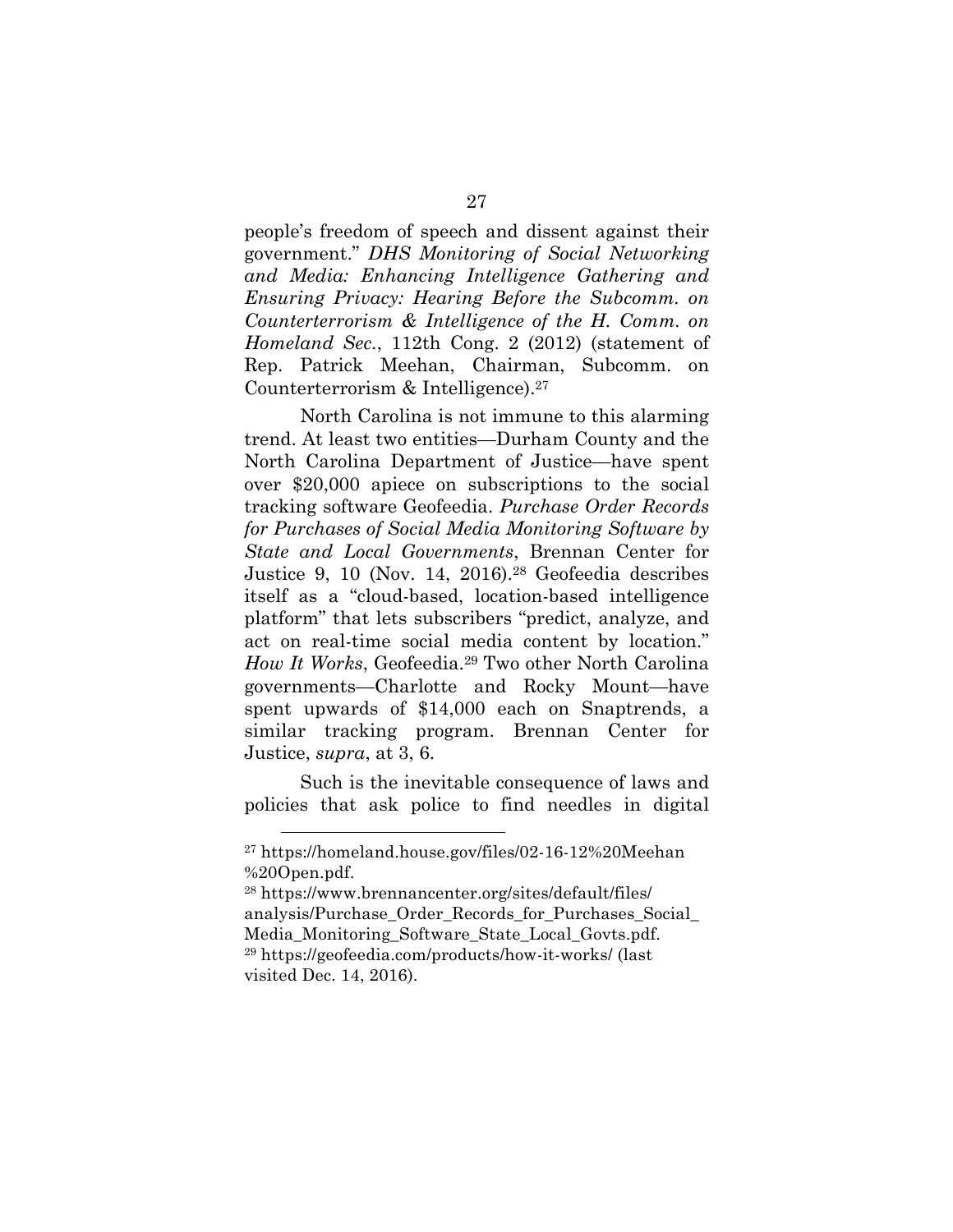haystacks: greater government tracking of online speech. Yet the First Amendment, and indeed "our whole constitutional heritage," bristles at this pervasive form of monitoring. *Stanley*, 394 U.S. at 564; *see United States v. Jones*, 132 S. Ct. 945, 956 (2012) (Sotomayor, J., concurring) ("Awareness that the Government may be watching chills associational and expressive freedoms. And the Government's unrestrained power to assemble data that reveal private aspects of identity is susceptible to abuse."); *NASA v. Nelson*, 562 U.S. 134, 145 n.6 (2011) ("[T]he First Amendment has a penumbra where privacy is protected from governmental intrusion."); *United States v. Di Re*, 332 U.S. 581, 595 (1948) ("[T]he forefathers, after consulting the lessons of history, designed our Constitution to place obstacles in the way of a too permeating police surveillance, which they seemed to think was a greater danger to a free people than the escape of some criminals from punishment.").

### *B. Social Media Monitoring Chills Free Expression and Invades the Privacy of All Users*

Of course, it is not just released offenders whose privacy and free speech suffer under the surveillance spurred by section 14.202.5. Any person—adult or minor—who uses a "commercial social networking Web site" may be subject to such monitoring.

By design, digital dragnets collect and analyze data from scores of individuals who have no connection to the matter being investigated. For example, if a police officer in North Carolina were to search through Facebook for a released offender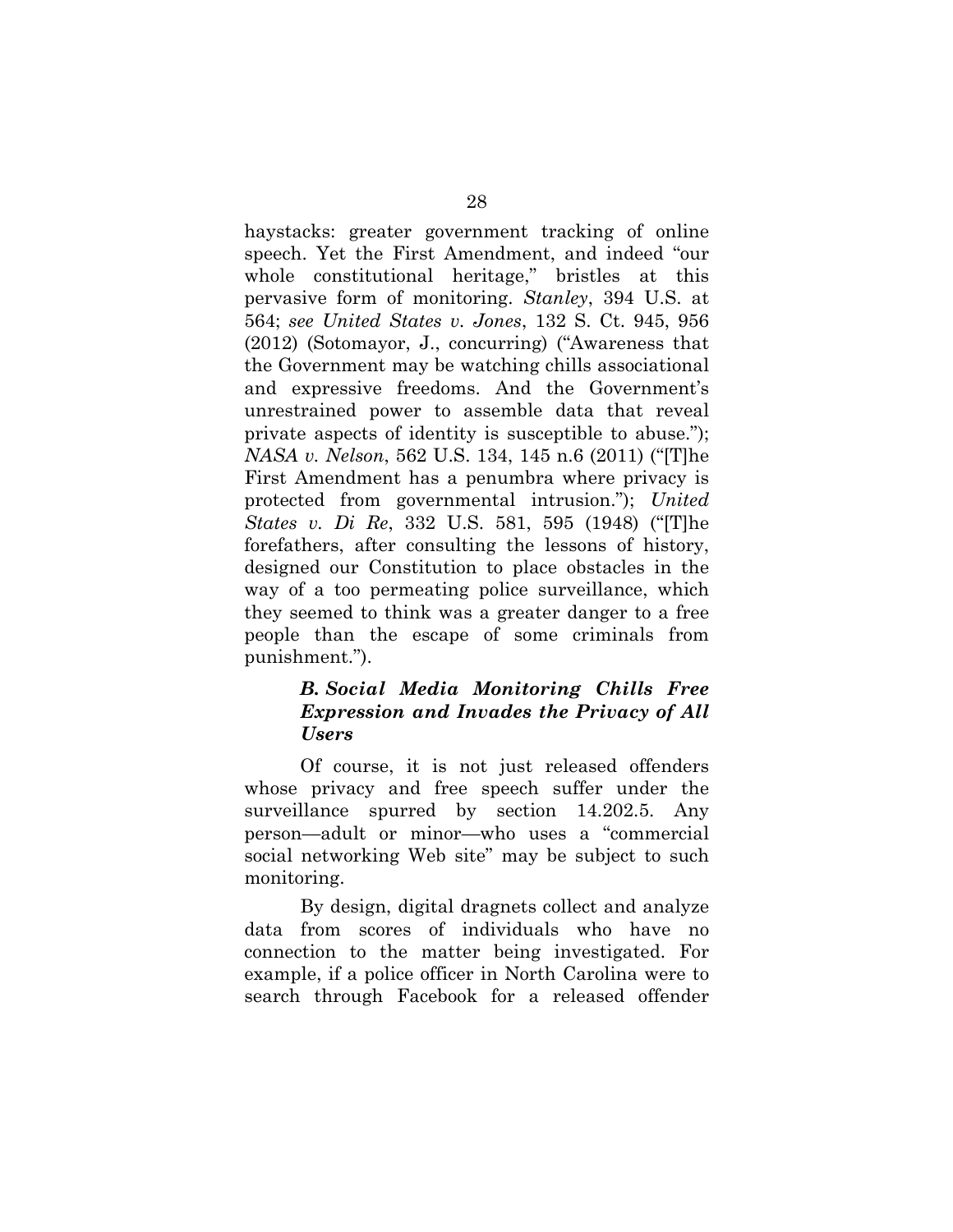using the pseudonym John Smith, it would be difficult to find the right person (if at all) without scanning through the personal profiles of a great many John Smiths. And there is little reason to think that surveillance under section 14.202.5 would remain so narrowly targeted. The law covers an immense constellation of websites and thousands upon thousands of released offenders—far too much content to reliably monitor without the type of automated assistance that North Carolina governments are increasingly using. *See supra* Part II.A.

Whatever the precise tools used to enforce section 14.202.5, the effect of enforcement-bysurveillance is to curtail the privacy and discourage the free expression of *all* users on affected websites. It has long been recognized that "government has often used improper means to gather information about individuals who posed no threat either to their government or their fellow citizens." Report of the Chairman—Samuel Alito, *Conference on the Boundaries of Privacy in American Society*, Woodrow Wilson Sch. of Pub. & Int'l Affairs, Princeton Univ. at 8 (Jan. 4, 1972). The impact of such "panoptic surveillance" is severe, as Professor Julie Cohen describes: "In creating fixed records of presence, appearance, and behavior at particular places and times, surveillance constitutes institutional and social memory." Julie E. Cohen, *Configuring the Networked Self: Law, Code, and the Play of Everyday Practice* 137 (2012). Professor Cohen goes on to conclude that "surveillance of online activities alters the experience of space in the same ways that surveillance of real places does." *Id*. at 143.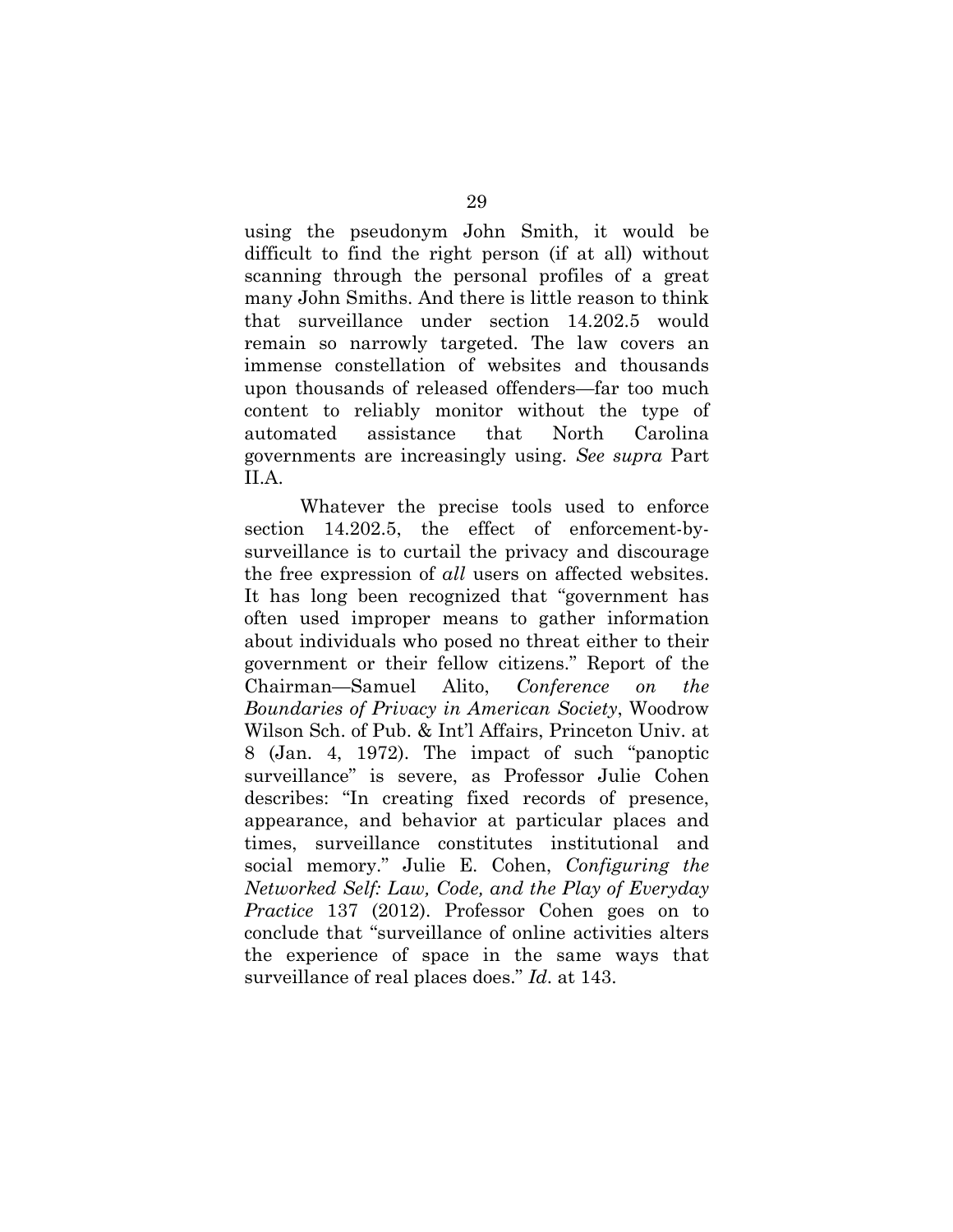Yet, as Professor Michael Froomkin has noted, the average citizen "is almost defenseless" in the "environment of increasingly pervasive surveillance of communications, transactions, and movements." A. Michael Froomkin, *Pseudonyms by Another Name: Identity Management in a Time of Surveillance*, *in Privacy in the Modern Age* 63 (Marc Rotenberg, Julia Horwitz, & Jeramie Scott eds., 2015). That is why constitutional limits on programs that would require such broad-scale surveillance are so essential. Without such protections, individuals fall victim to a "spiral of silence" where "motivated by fear of isolation, [they] continuously monitor their environments to assess whether their beliefs align with or contradict majority opinion." Elizabeth Stoycheff, *Under Surveillance: Examining Facebook's Spiral of Silence Effects in the Wake of NSA Internet Monitoring*, Journalism & Mass Comm. Q., March 2016, at 1.

\*\*\*

The First Amendment protects the right to receive information and ideas—never more so than in private. By sharply limiting the speech that released offenders may access from a personal electronic device, section 14.202.5 works a blatant violation of that fundamental freedom. Further, by promoting across-the-board surveillance of news and social media websites, the statute imperils the privacy and free expression of all internet users. It should be struck down.